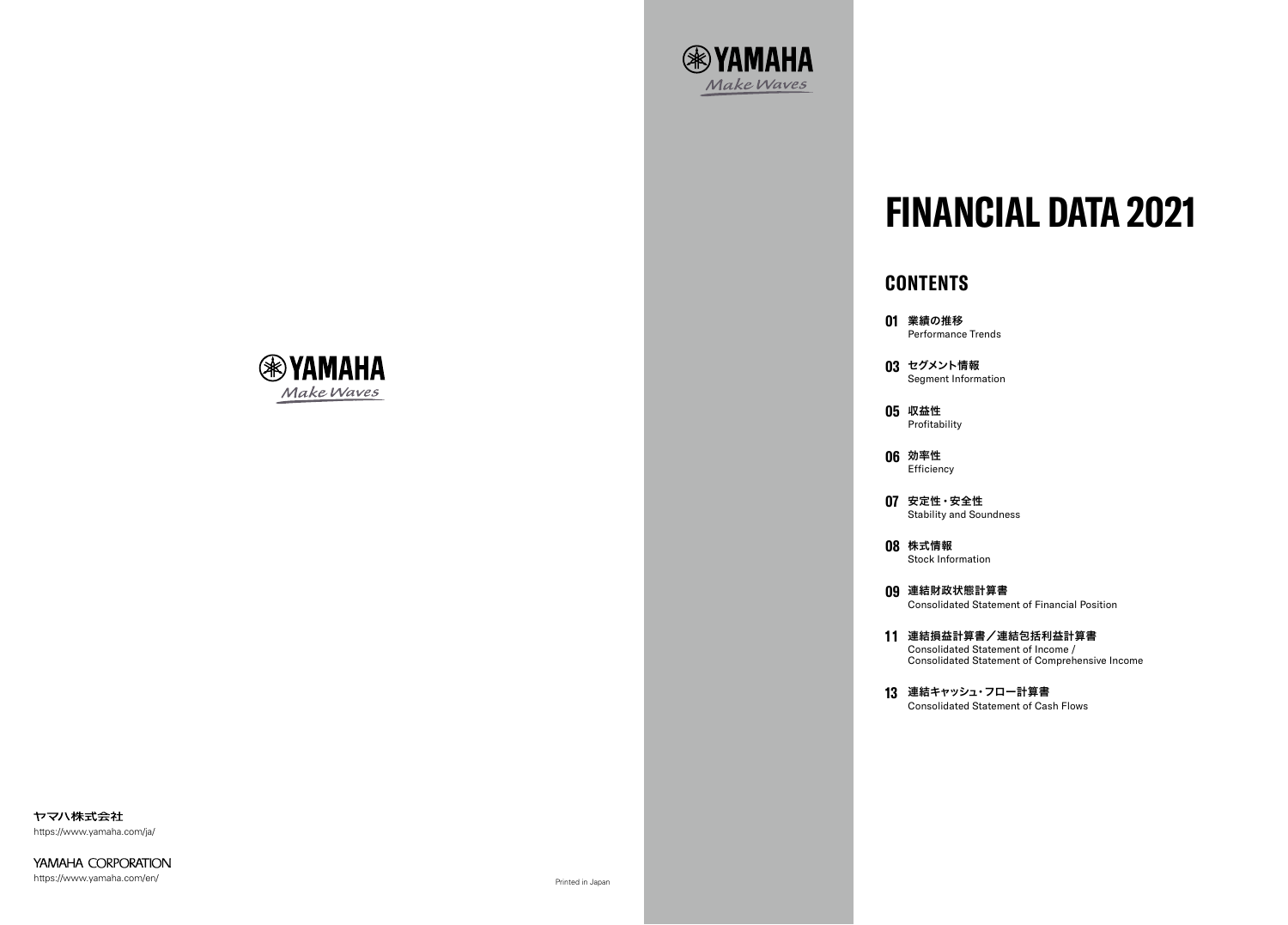| <b>IFRS</b><br><b>IFRS</b><br>日本基準 (J-GAAP)<br>2012/3<br>2013/3<br>2014/3<br>2015/3<br>2016/3<br>2017/3<br>2018/3<br>2019/3<br>2019/3<br>2020/3<br>2021/3<br>2021/3<br>For the year:<br>¥432,177<br>¥372,630<br>¥356,616<br>¥366,941<br>¥410,304<br>¥435,477<br>¥408,248<br>¥432,967<br>¥437.416<br>¥434,373<br>¥414,227<br>\$3,365.82<br>売上収益【売上高】<br>Revenue [Net sales]<br>48,833<br>52.745<br>46,352<br>367.73<br>事業利益【営業利益】<br>8.110<br>9,215<br>25,994<br>30,135<br>40.663<br>44,302<br>56.030<br>40.711<br>Core operating profit [Operating income]<br>4,122<br>24,929<br>40.337<br>当期利益(損失)【当期純利益(損失)】<br>(29, 381)<br>22,898<br>32,633<br>46.719<br>54,378<br>43,753<br>34,621<br>26,615<br>240.40<br>Profit (loss) for the period [Net income (loss)]<br>Comprehensive income for the period<br>(35,606)<br>82,118<br>当期包括利益【包括利益】<br>25.747<br>51,201<br>76.143<br>56,380<br>18,330<br>1.616<br>82,169<br>742.20<br>(19, 887)<br>14.409<br>[Comprehensive income]<br>24,600<br>設備投資額<br>11,337<br>13.844<br>10,799<br>13,846<br>11,220<br>17,542<br>15.956<br>15,956<br>20,545<br>11,260<br>101.71<br>Capital expenditures<br>12,597<br>10,835<br>102.85<br>減価償却費<br>11,973<br>11,613<br>12,759<br>12,681<br>11.145<br>10,777<br>10.614<br>11,156<br>11,387<br>Depreciation expenses<br>22,561<br>25,439<br>24,793<br>24.415<br>24,797<br>24,926<br>24.926<br>24,189<br>研究開発費<br>22,819<br>22.149<br>24,814<br>218.49<br>R&D expenses<br>At year-end:<br>¥390.610<br>¥438.932<br>¥530,034<br>¥469,745<br>¥522.362<br>¥552.309<br>¥474,034<br>¥557,616<br>\$5,036.73<br>資産合計【総資産】<br>Total assets<br>¥366,610<br>¥514.762<br>¥515.924<br>206,832<br>348,752<br>388,345<br>326,450<br>396,949<br>3,585.48<br>資本合計【純資産】<br>229,636<br>274,843<br>303,889<br>367,437<br>382,771<br>359,007<br>Total equity [Net assets]<br>8.755<br>11,868<br>有利子負債<br>11,295<br>10.013<br>8.510<br>11.241<br>11,173<br>8.936<br>8,936<br>10,830<br>8,367<br>75.58<br>Interest-bearing debt<br>10,880<br>7,755<br>33,213<br>31,729<br>42,399<br>35,520<br>57,162<br>58,225<br>525.92<br>営業活動によるキャッシュ・フロー<br>39,142<br>47,498<br>30,234<br>Cash flows from operating activities<br>(9,004)<br>(12, 617)<br>(11,700)<br>591<br>(9,663)<br>4,766<br>(23, 101)<br>(21,067)<br>(5,785)<br>(52.25)<br>(22,950)<br>(23,092)<br>Cash flows from investing activities<br>1,875<br>(4,862)<br>20,029<br>42,991<br>29,478<br>52,264<br>36,095<br>52,440<br>473.67<br>フリー・キャッシュ・フロー<br>Free cash flow<br>10,263<br>7,142<br>12,419<br>(3, 247)<br>(5,536)<br>(4, 745)<br>(5,909)<br>(30, 349)<br>(12,588)<br>(35, 584)<br>(28, 479)<br>(33,993)<br>(36, 422)<br>(186.09)<br>財務活動によるキャッシュ・フロー<br>Cash flows from financing activities<br>(20, 602)<br>Kev indicators (%):<br>売上収益事業利益率<br>Core operating profit to revenue<br>2.3<br>2.5<br>6.3<br>7.0<br>9.3<br>10.9<br>11.3<br>12.8<br>12.1<br>11.2<br>10.9<br>【売上高営業利益率】<br>[Operating income to net sales]<br>親会社所有者帰属持分当期利益率<br>Return on equity attributable to owners<br>(13.2)<br>1.9<br>9.2<br>8.1<br>10.1<br>14.0<br>14.5<br>11.4<br>11.1<br>10.1<br>7.4<br>【自己資本利益 (損失) 率】 (ROE)<br>of parent [Return on equity] (ROE)<br>資産合計当期利益率【総資産当期純利益<br>Return on total assets<br>5.2<br>5.5<br>5.1<br>6.5<br>9.4<br>8.2<br>7.5<br>(7.8)<br>1.1<br>10.2<br>7.0<br>(損失) 率 】 (ROA)<br>[Return on assets] (ROA)<br>親会社所有者帰属持分比率<br>Equity ratio attributable to owners of<br>55.6<br>58.1<br>61.9<br>65.3<br>64.2<br>69.9<br>70.0<br>74.1<br>69.4<br>68.6<br>71.0<br>【自己資本比率】<br>parent [Equity ratio]<br>0.05<br>0.03<br>0.03<br>0.03<br>0.03<br>0.02<br>0.03<br>0.02<br>D/Eレシオ (倍)<br>0.04<br>0.03<br>0.02<br>Debt to equity ratio (Times)<br>85.16<br>31.84<br>40.64<br>130.19<br>130.51<br>129.41<br>165.40<br>149.08<br>138.90<br>67.20<br>69.15<br>インタレスト・カバレッジ (倍)<br>Interest coverage (Times)<br>305.8<br>338.1<br>259.4<br>276.6<br>293.2<br>330.3<br>284.0<br>349.8<br>281.6<br>272.5<br>298.6<br>流動比率<br>Current ratio<br>1株当たり情報 (円/米ドル):<br>Per share (Yen/U.S. dollars):<br>¥ (151.73)<br>¥ 21.29<br>¥ 118.26<br>¥ 128.75<br>¥ 168.90<br>¥ 249.17<br>¥ 291.81<br>¥ 240.94<br>¥ 222.12<br>¥ 194.71<br>¥ 151.39<br>\$<br>1.37<br>当期利益【当期純利益(損失)】<br>Profit (loss) for the period [Net income (loss)]<br>Equity attributable to owners of parent<br>1.052.01<br>1.171.67<br>1.787.42<br>2,252.34<br>20.34<br>1,403.12<br>1.601.55<br>1.948.01<br>2.125.51<br>2,124.83<br>1.992.57<br>1.850.81<br>親会社所有者帰属持分【純資産】<br>[Net assets]<br>配当金<br>10.00<br>10.00<br>27.00<br>36.00<br>44.00<br>52.00<br>56.00<br>60.00<br>60.00<br>0.60<br>Dividends<br>66.00<br>66.00<br>1,936<br>5,227<br>6,970<br>8,501<br>9,750<br>10.844<br>11,602<br>104.80<br>1,936<br>10,342<br>10.844<br>11,687<br>Total dividends paid<br>47.0<br>22.8<br>28.0<br>26.1<br>20.9<br>19.2<br>27.0<br>33.9<br>43.6<br>24.9<br>Dividend payout ratio (%)<br>$\overline{\phantom{m}}$<br>27,886<br>27,714<br>27,827<br>28.338<br>28,113<br>27,786<br>28.108<br>28,665<br>28.191<br>28.108<br>28,267<br>Number of employees |                                          |  |  |  | 百万円 Millions of ven |  |  | 百万米ドル<br>Millions of U.S. dollars |
|-------------------------------------------------------------------------------------------------------------------------------------------------------------------------------------------------------------------------------------------------------------------------------------------------------------------------------------------------------------------------------------------------------------------------------------------------------------------------------------------------------------------------------------------------------------------------------------------------------------------------------------------------------------------------------------------------------------------------------------------------------------------------------------------------------------------------------------------------------------------------------------------------------------------------------------------------------------------------------------------------------------------------------------------------------------------------------------------------------------------------------------------------------------------------------------------------------------------------------------------------------------------------------------------------------------------------------------------------------------------------------------------------------------------------------------------------------------------------------------------------------------------------------------------------------------------------------------------------------------------------------------------------------------------------------------------------------------------------------------------------------------------------------------------------------------------------------------------------------------------------------------------------------------------------------------------------------------------------------------------------------------------------------------------------------------------------------------------------------------------------------------------------------------------------------------------------------------------------------------------------------------------------------------------------------------------------------------------------------------------------------------------------------------------------------------------------------------------------------------------------------------------------------------------------------------------------------------------------------------------------------------------------------------------------------------------------------------------------------------------------------------------------------------------------------------------------------------------------------------------------------------------------------------------------------------------------------------------------------------------------------------------------------------------------------------------------------------------------------------------------------------------------------------------------------------------------------------------------------------------------------------------------------------------------------------------------------------------------------------------------------------------------------------------------------------------------------------------------------------------------------------------------------------------------------------------------------------------------------------------------------------------------------------------------------------------------------------------------------------------------------------------------------------------------------------------------------------------------------------------------------------------------------------------------------------------------------------------------------------------------------------------------------------------------------------------------------------------------------------------------------------------------------------------------------------------------------------------------------------------------------------------------------------------------------------------------------------------------------------------------------------------------------------------------------------------------------------------------------------------------------------------------------------------------------------------------------------------------------------------------------------------------------------------------------------------------------------------------------------------------------------------------------------------------------------------------------------------------------------------------------------------------------------------------------------------------------------------------------------------------------------------------------|------------------------------------------|--|--|--|---------------------|--|--|-----------------------------------|
|                                                                                                                                                                                                                                                                                                                                                                                                                                                                                                                                                                                                                                                                                                                                                                                                                                                                                                                                                                                                                                                                                                                                                                                                                                                                                                                                                                                                                                                                                                                                                                                                                                                                                                                                                                                                                                                                                                                                                                                                                                                                                                                                                                                                                                                                                                                                                                                                                                                                                                                                                                                                                                                                                                                                                                                                                                                                                                                                                                                                                                                                                                                                                                                                                                                                                                                                                                                                                                                                                                                                                                                                                                                                                                                                                                                                                                                                                                                                                                                                                                                                                                                                                                                                                                                                                                                                                                                                                                                                                                                                                                                                                                                                                                                                                                                                                                                                                                                                                                                                                               |                                          |  |  |  |                     |  |  |                                   |
|                                                                                                                                                                                                                                                                                                                                                                                                                                                                                                                                                                                                                                                                                                                                                                                                                                                                                                                                                                                                                                                                                                                                                                                                                                                                                                                                                                                                                                                                                                                                                                                                                                                                                                                                                                                                                                                                                                                                                                                                                                                                                                                                                                                                                                                                                                                                                                                                                                                                                                                                                                                                                                                                                                                                                                                                                                                                                                                                                                                                                                                                                                                                                                                                                                                                                                                                                                                                                                                                                                                                                                                                                                                                                                                                                                                                                                                                                                                                                                                                                                                                                                                                                                                                                                                                                                                                                                                                                                                                                                                                                                                                                                                                                                                                                                                                                                                                                                                                                                                                                               | 決算期 For the fiscal years ended March 31: |  |  |  |                     |  |  |                                   |
|                                                                                                                                                                                                                                                                                                                                                                                                                                                                                                                                                                                                                                                                                                                                                                                                                                                                                                                                                                                                                                                                                                                                                                                                                                                                                                                                                                                                                                                                                                                                                                                                                                                                                                                                                                                                                                                                                                                                                                                                                                                                                                                                                                                                                                                                                                                                                                                                                                                                                                                                                                                                                                                                                                                                                                                                                                                                                                                                                                                                                                                                                                                                                                                                                                                                                                                                                                                                                                                                                                                                                                                                                                                                                                                                                                                                                                                                                                                                                                                                                                                                                                                                                                                                                                                                                                                                                                                                                                                                                                                                                                                                                                                                                                                                                                                                                                                                                                                                                                                                                               | 会計年度:                                    |  |  |  |                     |  |  |                                   |
|                                                                                                                                                                                                                                                                                                                                                                                                                                                                                                                                                                                                                                                                                                                                                                                                                                                                                                                                                                                                                                                                                                                                                                                                                                                                                                                                                                                                                                                                                                                                                                                                                                                                                                                                                                                                                                                                                                                                                                                                                                                                                                                                                                                                                                                                                                                                                                                                                                                                                                                                                                                                                                                                                                                                                                                                                                                                                                                                                                                                                                                                                                                                                                                                                                                                                                                                                                                                                                                                                                                                                                                                                                                                                                                                                                                                                                                                                                                                                                                                                                                                                                                                                                                                                                                                                                                                                                                                                                                                                                                                                                                                                                                                                                                                                                                                                                                                                                                                                                                                                               |                                          |  |  |  |                     |  |  |                                   |
|                                                                                                                                                                                                                                                                                                                                                                                                                                                                                                                                                                                                                                                                                                                                                                                                                                                                                                                                                                                                                                                                                                                                                                                                                                                                                                                                                                                                                                                                                                                                                                                                                                                                                                                                                                                                                                                                                                                                                                                                                                                                                                                                                                                                                                                                                                                                                                                                                                                                                                                                                                                                                                                                                                                                                                                                                                                                                                                                                                                                                                                                                                                                                                                                                                                                                                                                                                                                                                                                                                                                                                                                                                                                                                                                                                                                                                                                                                                                                                                                                                                                                                                                                                                                                                                                                                                                                                                                                                                                                                                                                                                                                                                                                                                                                                                                                                                                                                                                                                                                                               |                                          |  |  |  |                     |  |  |                                   |
|                                                                                                                                                                                                                                                                                                                                                                                                                                                                                                                                                                                                                                                                                                                                                                                                                                                                                                                                                                                                                                                                                                                                                                                                                                                                                                                                                                                                                                                                                                                                                                                                                                                                                                                                                                                                                                                                                                                                                                                                                                                                                                                                                                                                                                                                                                                                                                                                                                                                                                                                                                                                                                                                                                                                                                                                                                                                                                                                                                                                                                                                                                                                                                                                                                                                                                                                                                                                                                                                                                                                                                                                                                                                                                                                                                                                                                                                                                                                                                                                                                                                                                                                                                                                                                                                                                                                                                                                                                                                                                                                                                                                                                                                                                                                                                                                                                                                                                                                                                                                                               |                                          |  |  |  |                     |  |  |                                   |
|                                                                                                                                                                                                                                                                                                                                                                                                                                                                                                                                                                                                                                                                                                                                                                                                                                                                                                                                                                                                                                                                                                                                                                                                                                                                                                                                                                                                                                                                                                                                                                                                                                                                                                                                                                                                                                                                                                                                                                                                                                                                                                                                                                                                                                                                                                                                                                                                                                                                                                                                                                                                                                                                                                                                                                                                                                                                                                                                                                                                                                                                                                                                                                                                                                                                                                                                                                                                                                                                                                                                                                                                                                                                                                                                                                                                                                                                                                                                                                                                                                                                                                                                                                                                                                                                                                                                                                                                                                                                                                                                                                                                                                                                                                                                                                                                                                                                                                                                                                                                                               |                                          |  |  |  |                     |  |  |                                   |
|                                                                                                                                                                                                                                                                                                                                                                                                                                                                                                                                                                                                                                                                                                                                                                                                                                                                                                                                                                                                                                                                                                                                                                                                                                                                                                                                                                                                                                                                                                                                                                                                                                                                                                                                                                                                                                                                                                                                                                                                                                                                                                                                                                                                                                                                                                                                                                                                                                                                                                                                                                                                                                                                                                                                                                                                                                                                                                                                                                                                                                                                                                                                                                                                                                                                                                                                                                                                                                                                                                                                                                                                                                                                                                                                                                                                                                                                                                                                                                                                                                                                                                                                                                                                                                                                                                                                                                                                                                                                                                                                                                                                                                                                                                                                                                                                                                                                                                                                                                                                                               |                                          |  |  |  |                     |  |  |                                   |
|                                                                                                                                                                                                                                                                                                                                                                                                                                                                                                                                                                                                                                                                                                                                                                                                                                                                                                                                                                                                                                                                                                                                                                                                                                                                                                                                                                                                                                                                                                                                                                                                                                                                                                                                                                                                                                                                                                                                                                                                                                                                                                                                                                                                                                                                                                                                                                                                                                                                                                                                                                                                                                                                                                                                                                                                                                                                                                                                                                                                                                                                                                                                                                                                                                                                                                                                                                                                                                                                                                                                                                                                                                                                                                                                                                                                                                                                                                                                                                                                                                                                                                                                                                                                                                                                                                                                                                                                                                                                                                                                                                                                                                                                                                                                                                                                                                                                                                                                                                                                                               |                                          |  |  |  |                     |  |  |                                   |
|                                                                                                                                                                                                                                                                                                                                                                                                                                                                                                                                                                                                                                                                                                                                                                                                                                                                                                                                                                                                                                                                                                                                                                                                                                                                                                                                                                                                                                                                                                                                                                                                                                                                                                                                                                                                                                                                                                                                                                                                                                                                                                                                                                                                                                                                                                                                                                                                                                                                                                                                                                                                                                                                                                                                                                                                                                                                                                                                                                                                                                                                                                                                                                                                                                                                                                                                                                                                                                                                                                                                                                                                                                                                                                                                                                                                                                                                                                                                                                                                                                                                                                                                                                                                                                                                                                                                                                                                                                                                                                                                                                                                                                                                                                                                                                                                                                                                                                                                                                                                                               |                                          |  |  |  |                     |  |  |                                   |
|                                                                                                                                                                                                                                                                                                                                                                                                                                                                                                                                                                                                                                                                                                                                                                                                                                                                                                                                                                                                                                                                                                                                                                                                                                                                                                                                                                                                                                                                                                                                                                                                                                                                                                                                                                                                                                                                                                                                                                                                                                                                                                                                                                                                                                                                                                                                                                                                                                                                                                                                                                                                                                                                                                                                                                                                                                                                                                                                                                                                                                                                                                                                                                                                                                                                                                                                                                                                                                                                                                                                                                                                                                                                                                                                                                                                                                                                                                                                                                                                                                                                                                                                                                                                                                                                                                                                                                                                                                                                                                                                                                                                                                                                                                                                                                                                                                                                                                                                                                                                                               | 会計年度末:                                   |  |  |  |                     |  |  |                                   |
|                                                                                                                                                                                                                                                                                                                                                                                                                                                                                                                                                                                                                                                                                                                                                                                                                                                                                                                                                                                                                                                                                                                                                                                                                                                                                                                                                                                                                                                                                                                                                                                                                                                                                                                                                                                                                                                                                                                                                                                                                                                                                                                                                                                                                                                                                                                                                                                                                                                                                                                                                                                                                                                                                                                                                                                                                                                                                                                                                                                                                                                                                                                                                                                                                                                                                                                                                                                                                                                                                                                                                                                                                                                                                                                                                                                                                                                                                                                                                                                                                                                                                                                                                                                                                                                                                                                                                                                                                                                                                                                                                                                                                                                                                                                                                                                                                                                                                                                                                                                                                               |                                          |  |  |  |                     |  |  |                                   |
|                                                                                                                                                                                                                                                                                                                                                                                                                                                                                                                                                                                                                                                                                                                                                                                                                                                                                                                                                                                                                                                                                                                                                                                                                                                                                                                                                                                                                                                                                                                                                                                                                                                                                                                                                                                                                                                                                                                                                                                                                                                                                                                                                                                                                                                                                                                                                                                                                                                                                                                                                                                                                                                                                                                                                                                                                                                                                                                                                                                                                                                                                                                                                                                                                                                                                                                                                                                                                                                                                                                                                                                                                                                                                                                                                                                                                                                                                                                                                                                                                                                                                                                                                                                                                                                                                                                                                                                                                                                                                                                                                                                                                                                                                                                                                                                                                                                                                                                                                                                                                               |                                          |  |  |  |                     |  |  |                                   |
|                                                                                                                                                                                                                                                                                                                                                                                                                                                                                                                                                                                                                                                                                                                                                                                                                                                                                                                                                                                                                                                                                                                                                                                                                                                                                                                                                                                                                                                                                                                                                                                                                                                                                                                                                                                                                                                                                                                                                                                                                                                                                                                                                                                                                                                                                                                                                                                                                                                                                                                                                                                                                                                                                                                                                                                                                                                                                                                                                                                                                                                                                                                                                                                                                                                                                                                                                                                                                                                                                                                                                                                                                                                                                                                                                                                                                                                                                                                                                                                                                                                                                                                                                                                                                                                                                                                                                                                                                                                                                                                                                                                                                                                                                                                                                                                                                                                                                                                                                                                                                               |                                          |  |  |  |                     |  |  |                                   |
|                                                                                                                                                                                                                                                                                                                                                                                                                                                                                                                                                                                                                                                                                                                                                                                                                                                                                                                                                                                                                                                                                                                                                                                                                                                                                                                                                                                                                                                                                                                                                                                                                                                                                                                                                                                                                                                                                                                                                                                                                                                                                                                                                                                                                                                                                                                                                                                                                                                                                                                                                                                                                                                                                                                                                                                                                                                                                                                                                                                                                                                                                                                                                                                                                                                                                                                                                                                                                                                                                                                                                                                                                                                                                                                                                                                                                                                                                                                                                                                                                                                                                                                                                                                                                                                                                                                                                                                                                                                                                                                                                                                                                                                                                                                                                                                                                                                                                                                                                                                                                               |                                          |  |  |  |                     |  |  |                                   |
|                                                                                                                                                                                                                                                                                                                                                                                                                                                                                                                                                                                                                                                                                                                                                                                                                                                                                                                                                                                                                                                                                                                                                                                                                                                                                                                                                                                                                                                                                                                                                                                                                                                                                                                                                                                                                                                                                                                                                                                                                                                                                                                                                                                                                                                                                                                                                                                                                                                                                                                                                                                                                                                                                                                                                                                                                                                                                                                                                                                                                                                                                                                                                                                                                                                                                                                                                                                                                                                                                                                                                                                                                                                                                                                                                                                                                                                                                                                                                                                                                                                                                                                                                                                                                                                                                                                                                                                                                                                                                                                                                                                                                                                                                                                                                                                                                                                                                                                                                                                                                               | 投資活動によるキャッシュ・フロー                         |  |  |  |                     |  |  |                                   |
|                                                                                                                                                                                                                                                                                                                                                                                                                                                                                                                                                                                                                                                                                                                                                                                                                                                                                                                                                                                                                                                                                                                                                                                                                                                                                                                                                                                                                                                                                                                                                                                                                                                                                                                                                                                                                                                                                                                                                                                                                                                                                                                                                                                                                                                                                                                                                                                                                                                                                                                                                                                                                                                                                                                                                                                                                                                                                                                                                                                                                                                                                                                                                                                                                                                                                                                                                                                                                                                                                                                                                                                                                                                                                                                                                                                                                                                                                                                                                                                                                                                                                                                                                                                                                                                                                                                                                                                                                                                                                                                                                                                                                                                                                                                                                                                                                                                                                                                                                                                                                               |                                          |  |  |  |                     |  |  |                                   |
|                                                                                                                                                                                                                                                                                                                                                                                                                                                                                                                                                                                                                                                                                                                                                                                                                                                                                                                                                                                                                                                                                                                                                                                                                                                                                                                                                                                                                                                                                                                                                                                                                                                                                                                                                                                                                                                                                                                                                                                                                                                                                                                                                                                                                                                                                                                                                                                                                                                                                                                                                                                                                                                                                                                                                                                                                                                                                                                                                                                                                                                                                                                                                                                                                                                                                                                                                                                                                                                                                                                                                                                                                                                                                                                                                                                                                                                                                                                                                                                                                                                                                                                                                                                                                                                                                                                                                                                                                                                                                                                                                                                                                                                                                                                                                                                                                                                                                                                                                                                                                               |                                          |  |  |  |                     |  |  |                                   |
|                                                                                                                                                                                                                                                                                                                                                                                                                                                                                                                                                                                                                                                                                                                                                                                                                                                                                                                                                                                                                                                                                                                                                                                                                                                                                                                                                                                                                                                                                                                                                                                                                                                                                                                                                                                                                                                                                                                                                                                                                                                                                                                                                                                                                                                                                                                                                                                                                                                                                                                                                                                                                                                                                                                                                                                                                                                                                                                                                                                                                                                                                                                                                                                                                                                                                                                                                                                                                                                                                                                                                                                                                                                                                                                                                                                                                                                                                                                                                                                                                                                                                                                                                                                                                                                                                                                                                                                                                                                                                                                                                                                                                                                                                                                                                                                                                                                                                                                                                                                                                               | 主要な経営指標 (%):                             |  |  |  |                     |  |  |                                   |
|                                                                                                                                                                                                                                                                                                                                                                                                                                                                                                                                                                                                                                                                                                                                                                                                                                                                                                                                                                                                                                                                                                                                                                                                                                                                                                                                                                                                                                                                                                                                                                                                                                                                                                                                                                                                                                                                                                                                                                                                                                                                                                                                                                                                                                                                                                                                                                                                                                                                                                                                                                                                                                                                                                                                                                                                                                                                                                                                                                                                                                                                                                                                                                                                                                                                                                                                                                                                                                                                                                                                                                                                                                                                                                                                                                                                                                                                                                                                                                                                                                                                                                                                                                                                                                                                                                                                                                                                                                                                                                                                                                                                                                                                                                                                                                                                                                                                                                                                                                                                                               |                                          |  |  |  |                     |  |  |                                   |
|                                                                                                                                                                                                                                                                                                                                                                                                                                                                                                                                                                                                                                                                                                                                                                                                                                                                                                                                                                                                                                                                                                                                                                                                                                                                                                                                                                                                                                                                                                                                                                                                                                                                                                                                                                                                                                                                                                                                                                                                                                                                                                                                                                                                                                                                                                                                                                                                                                                                                                                                                                                                                                                                                                                                                                                                                                                                                                                                                                                                                                                                                                                                                                                                                                                                                                                                                                                                                                                                                                                                                                                                                                                                                                                                                                                                                                                                                                                                                                                                                                                                                                                                                                                                                                                                                                                                                                                                                                                                                                                                                                                                                                                                                                                                                                                                                                                                                                                                                                                                                               |                                          |  |  |  |                     |  |  |                                   |
|                                                                                                                                                                                                                                                                                                                                                                                                                                                                                                                                                                                                                                                                                                                                                                                                                                                                                                                                                                                                                                                                                                                                                                                                                                                                                                                                                                                                                                                                                                                                                                                                                                                                                                                                                                                                                                                                                                                                                                                                                                                                                                                                                                                                                                                                                                                                                                                                                                                                                                                                                                                                                                                                                                                                                                                                                                                                                                                                                                                                                                                                                                                                                                                                                                                                                                                                                                                                                                                                                                                                                                                                                                                                                                                                                                                                                                                                                                                                                                                                                                                                                                                                                                                                                                                                                                                                                                                                                                                                                                                                                                                                                                                                                                                                                                                                                                                                                                                                                                                                                               |                                          |  |  |  |                     |  |  |                                   |
|                                                                                                                                                                                                                                                                                                                                                                                                                                                                                                                                                                                                                                                                                                                                                                                                                                                                                                                                                                                                                                                                                                                                                                                                                                                                                                                                                                                                                                                                                                                                                                                                                                                                                                                                                                                                                                                                                                                                                                                                                                                                                                                                                                                                                                                                                                                                                                                                                                                                                                                                                                                                                                                                                                                                                                                                                                                                                                                                                                                                                                                                                                                                                                                                                                                                                                                                                                                                                                                                                                                                                                                                                                                                                                                                                                                                                                                                                                                                                                                                                                                                                                                                                                                                                                                                                                                                                                                                                                                                                                                                                                                                                                                                                                                                                                                                                                                                                                                                                                                                                               |                                          |  |  |  |                     |  |  |                                   |
|                                                                                                                                                                                                                                                                                                                                                                                                                                                                                                                                                                                                                                                                                                                                                                                                                                                                                                                                                                                                                                                                                                                                                                                                                                                                                                                                                                                                                                                                                                                                                                                                                                                                                                                                                                                                                                                                                                                                                                                                                                                                                                                                                                                                                                                                                                                                                                                                                                                                                                                                                                                                                                                                                                                                                                                                                                                                                                                                                                                                                                                                                                                                                                                                                                                                                                                                                                                                                                                                                                                                                                                                                                                                                                                                                                                                                                                                                                                                                                                                                                                                                                                                                                                                                                                                                                                                                                                                                                                                                                                                                                                                                                                                                                                                                                                                                                                                                                                                                                                                                               |                                          |  |  |  |                     |  |  |                                   |
|                                                                                                                                                                                                                                                                                                                                                                                                                                                                                                                                                                                                                                                                                                                                                                                                                                                                                                                                                                                                                                                                                                                                                                                                                                                                                                                                                                                                                                                                                                                                                                                                                                                                                                                                                                                                                                                                                                                                                                                                                                                                                                                                                                                                                                                                                                                                                                                                                                                                                                                                                                                                                                                                                                                                                                                                                                                                                                                                                                                                                                                                                                                                                                                                                                                                                                                                                                                                                                                                                                                                                                                                                                                                                                                                                                                                                                                                                                                                                                                                                                                                                                                                                                                                                                                                                                                                                                                                                                                                                                                                                                                                                                                                                                                                                                                                                                                                                                                                                                                                                               |                                          |  |  |  |                     |  |  |                                   |
|                                                                                                                                                                                                                                                                                                                                                                                                                                                                                                                                                                                                                                                                                                                                                                                                                                                                                                                                                                                                                                                                                                                                                                                                                                                                                                                                                                                                                                                                                                                                                                                                                                                                                                                                                                                                                                                                                                                                                                                                                                                                                                                                                                                                                                                                                                                                                                                                                                                                                                                                                                                                                                                                                                                                                                                                                                                                                                                                                                                                                                                                                                                                                                                                                                                                                                                                                                                                                                                                                                                                                                                                                                                                                                                                                                                                                                                                                                                                                                                                                                                                                                                                                                                                                                                                                                                                                                                                                                                                                                                                                                                                                                                                                                                                                                                                                                                                                                                                                                                                                               |                                          |  |  |  |                     |  |  |                                   |
|                                                                                                                                                                                                                                                                                                                                                                                                                                                                                                                                                                                                                                                                                                                                                                                                                                                                                                                                                                                                                                                                                                                                                                                                                                                                                                                                                                                                                                                                                                                                                                                                                                                                                                                                                                                                                                                                                                                                                                                                                                                                                                                                                                                                                                                                                                                                                                                                                                                                                                                                                                                                                                                                                                                                                                                                                                                                                                                                                                                                                                                                                                                                                                                                                                                                                                                                                                                                                                                                                                                                                                                                                                                                                                                                                                                                                                                                                                                                                                                                                                                                                                                                                                                                                                                                                                                                                                                                                                                                                                                                                                                                                                                                                                                                                                                                                                                                                                                                                                                                                               |                                          |  |  |  |                     |  |  |                                   |
|                                                                                                                                                                                                                                                                                                                                                                                                                                                                                                                                                                                                                                                                                                                                                                                                                                                                                                                                                                                                                                                                                                                                                                                                                                                                                                                                                                                                                                                                                                                                                                                                                                                                                                                                                                                                                                                                                                                                                                                                                                                                                                                                                                                                                                                                                                                                                                                                                                                                                                                                                                                                                                                                                                                                                                                                                                                                                                                                                                                                                                                                                                                                                                                                                                                                                                                                                                                                                                                                                                                                                                                                                                                                                                                                                                                                                                                                                                                                                                                                                                                                                                                                                                                                                                                                                                                                                                                                                                                                                                                                                                                                                                                                                                                                                                                                                                                                                                                                                                                                                               |                                          |  |  |  |                     |  |  |                                   |
|                                                                                                                                                                                                                                                                                                                                                                                                                                                                                                                                                                                                                                                                                                                                                                                                                                                                                                                                                                                                                                                                                                                                                                                                                                                                                                                                                                                                                                                                                                                                                                                                                                                                                                                                                                                                                                                                                                                                                                                                                                                                                                                                                                                                                                                                                                                                                                                                                                                                                                                                                                                                                                                                                                                                                                                                                                                                                                                                                                                                                                                                                                                                                                                                                                                                                                                                                                                                                                                                                                                                                                                                                                                                                                                                                                                                                                                                                                                                                                                                                                                                                                                                                                                                                                                                                                                                                                                                                                                                                                                                                                                                                                                                                                                                                                                                                                                                                                                                                                                                                               |                                          |  |  |  |                     |  |  |                                   |
|                                                                                                                                                                                                                                                                                                                                                                                                                                                                                                                                                                                                                                                                                                                                                                                                                                                                                                                                                                                                                                                                                                                                                                                                                                                                                                                                                                                                                                                                                                                                                                                                                                                                                                                                                                                                                                                                                                                                                                                                                                                                                                                                                                                                                                                                                                                                                                                                                                                                                                                                                                                                                                                                                                                                                                                                                                                                                                                                                                                                                                                                                                                                                                                                                                                                                                                                                                                                                                                                                                                                                                                                                                                                                                                                                                                                                                                                                                                                                                                                                                                                                                                                                                                                                                                                                                                                                                                                                                                                                                                                                                                                                                                                                                                                                                                                                                                                                                                                                                                                                               |                                          |  |  |  |                     |  |  |                                   |
|                                                                                                                                                                                                                                                                                                                                                                                                                                                                                                                                                                                                                                                                                                                                                                                                                                                                                                                                                                                                                                                                                                                                                                                                                                                                                                                                                                                                                                                                                                                                                                                                                                                                                                                                                                                                                                                                                                                                                                                                                                                                                                                                                                                                                                                                                                                                                                                                                                                                                                                                                                                                                                                                                                                                                                                                                                                                                                                                                                                                                                                                                                                                                                                                                                                                                                                                                                                                                                                                                                                                                                                                                                                                                                                                                                                                                                                                                                                                                                                                                                                                                                                                                                                                                                                                                                                                                                                                                                                                                                                                                                                                                                                                                                                                                                                                                                                                                                                                                                                                                               | 配当金総額                                    |  |  |  |                     |  |  |                                   |
|                                                                                                                                                                                                                                                                                                                                                                                                                                                                                                                                                                                                                                                                                                                                                                                                                                                                                                                                                                                                                                                                                                                                                                                                                                                                                                                                                                                                                                                                                                                                                                                                                                                                                                                                                                                                                                                                                                                                                                                                                                                                                                                                                                                                                                                                                                                                                                                                                                                                                                                                                                                                                                                                                                                                                                                                                                                                                                                                                                                                                                                                                                                                                                                                                                                                                                                                                                                                                                                                                                                                                                                                                                                                                                                                                                                                                                                                                                                                                                                                                                                                                                                                                                                                                                                                                                                                                                                                                                                                                                                                                                                                                                                                                                                                                                                                                                                                                                                                                                                                                               | 連結配当性向 (%)                               |  |  |  |                     |  |  |                                   |
|                                                                                                                                                                                                                                                                                                                                                                                                                                                                                                                                                                                                                                                                                                                                                                                                                                                                                                                                                                                                                                                                                                                                                                                                                                                                                                                                                                                                                                                                                                                                                                                                                                                                                                                                                                                                                                                                                                                                                                                                                                                                                                                                                                                                                                                                                                                                                                                                                                                                                                                                                                                                                                                                                                                                                                                                                                                                                                                                                                                                                                                                                                                                                                                                                                                                                                                                                                                                                                                                                                                                                                                                                                                                                                                                                                                                                                                                                                                                                                                                                                                                                                                                                                                                                                                                                                                                                                                                                                                                                                                                                                                                                                                                                                                                                                                                                                                                                                                                                                                                                               | 従業員数(人)                                  |  |  |  |                     |  |  |                                   |

6.日本基準では、2019年3月期から『「税効果会計に係る会計基準」の一部改正』等を適用し、表示方法の変更を行っています。これに伴い2018年3月期も当該表示方法の変更を遡って適用した後の数値を記載しています。<br>- Under J-GAAP, effective from fiscal 2019, the Company has changed the method of presentation following the appli for fiscal 2018 have been restated retroactively applying the revised method of presentation.

2. 2014年3月期より、AV・IT事業の名称を音響機器事業へ変更し、PA機器を楽器事業から音響機器事業へ移動しました。これに伴い、2012年3月期から2013年3月期の数値も新セグメントに組み替えて表示しています。 As of fiscal 2014, the AV/IT segment changed its name to the audio equipment segment and the PA equipment business, which was previously reported as part of the musical<br>instruments segment, was included in the audio equipm

As of fiscal 2017, the soundproofing business has been transferred from the musical instruments segment to the audio equipment segment. Accordingly, figures for the soundproofing business in fiscal 2016 have been reclassified into the audio equipment segment.

Notes:

1. 2019年3月期以前は、日本基準をもとにした数値を記載しています。 Figures before fiscal 2019 are based on Japanese GAAP (J-GAAP).

2. 【 】内は、日本基準の勘定科目を記載しています。 Items in brackets indicate line items under J-GAAP. 3. 事業利益は、売上総利益から販売費及び一般管理費を控除して算出した日本基準の営業利益に相当します。

Core operating profit corresponds to operating income under J-GAAP, and is calculated by deducting selling, general and administrative (SG&A) expenses from gross profit.

4. 米ドル金額は、2021年3月31日の為替相場1米ドル=110.71円で換算しています。

5. 当期利益(損失)は、親会社の所有者に帰属する当期利益(IFRS)、親会社株主に帰属する当期純利益(J-GAAP)を表しています。

Profit (loss) for the period is listed as "profit (loss) attributable to owners of parent" under IFRS and "net income (loss) attributable to owners of parent" under J-GAAP.

# 業績の推移 Performance Trends

# **■財務ハイライト** Financial Highlights

| mounts are translated from Japanese yen at the rate of ¥110.71=U.S.\$1, the approximate exchange rate prevailing at March 31, 2021.                                                                                            |        |           |          |          |               |                                         |           |           |       |
|--------------------------------------------------------------------------------------------------------------------------------------------------------------------------------------------------------------------------------|--------|-----------|----------|----------|---------------|-----------------------------------------|-----------|-----------|-------|
|                                                                                                                                                                                                                                |        |           |          |          |               | 百万円 Millions of ven                     |           |           |       |
|                                                                                                                                                                                                                                |        |           |          |          | 日本基準 (J-GAAP) |                                         |           |           |       |
| March 31:                                                                                                                                                                                                                      | 2012/3 | 2013/3    | 2014/3   | 2015/3   | 2016/3        | 2017/3                                  | 2018/3    | 2019/3    | 2019  |
| Revenue [Net sales] by business segment:                                                                                                                                                                                       |        |           |          |          |               |                                         |           |           |       |
| A A and a state of the state of the state of the state of the state of the state of the state of the state of the state of the state of the state of the state of the state of the state of the state of the state of the stat |        | 1/00E E07 | 30000000 | 1/001007 | 1/277.27      | $V$ $\cap$ $\cap$ $\cap$ $\cap$ $\land$ | 1/274.100 | 1/001.000 | 1/270 |

|                                          | Throughout this publication, U.S. dollar amounts are translated from Japanese yen at the rate of ¥110.71=U.S.\$1, the approximate exchange rate prevailing at March 31, 2021. |          |          |          |          |               |                          |          |          |          |             |          |                                   |
|------------------------------------------|-------------------------------------------------------------------------------------------------------------------------------------------------------------------------------|----------|----------|----------|----------|---------------|--------------------------|----------|----------|----------|-------------|----------|-----------------------------------|
|                                          |                                                                                                                                                                               |          |          |          |          |               | 百万円 Millions of yen      |          |          |          |             |          | 百万米ドル<br>Millions of U.S. dollars |
|                                          |                                                                                                                                                                               |          |          |          |          | 日本基準 (J-GAAP) |                          |          |          |          | <b>IFRS</b> |          | <b>IFRS</b>                       |
| 決算期 For the fiscal years ended March 31: |                                                                                                                                                                               | 2012/3   | 2013/3   | 2014/3   | 2015/3   | 2016/3        | 2017/3                   | 2018/3   | 2019/3   | 2019/3   | 2020/3      | 2021/3   | 2021/3                            |
| 事業別売上収益 【売上高】:                           | Revenue [Net sales] by business segment:                                                                                                                                      |          |          |          |          |               |                          |          |          |          |             |          |                                   |
| 楽器                                       | Musical instruments                                                                                                                                                           | ¥230,356 | ¥235,507 | ¥262,310 | ¥281,667 | ¥277.370      | ¥257,664                 | ¥274,486 | ¥281,993 | ¥279,471 | ¥269,371    | ¥238,981 | \$2,158.62                        |
| 音響機器                                     | Audio equipment                                                                                                                                                               | 87,898   | 92,571   | 105,485  | 112,839  | 120,881       | 115,484                  | 121,788  | 120,710  | 120,144  | 114,392     | 103,813  | 937.70                            |
| 電子部品                                     | Electronic devices                                                                                                                                                            | 16.233   | 15.038   | 18,828   | 13,435   |               | $\overline{\phantom{a}}$ |          |          |          |             |          |                                   |
| その他                                      | Others                                                                                                                                                                        | 22,128   | 23,823   | 23,679   | 24,235   | 37,225        | 35,099                   | 36,692   | 34,713   | 34,757   | 30,462      | 29,836   | 269.50                            |
| 地域別売上収益 【売上高】:                           | Revenue [Net sales] by region:                                                                                                                                                |          |          |          |          |               |                          |          |          |          |             |          |                                   |
| 日本                                       | Japan                                                                                                                                                                         | ¥167,105 | ¥165,790 | ¥167,903 | ¥160,374 | ¥145,033      | ¥138,404                 | ¥133,726 | ¥129,693 | ¥129,778 | ¥123,615    | ¥108,193 | \$977.26                          |
| 北米                                       | North America                                                                                                                                                                 | 49,922   | 55,156   | 66,635   | 79,747   | 88,234        | 83,032                   | 86,888   | 92,048   | 90,746   | 87,347      | 75,963   | 686.14                            |
| 欧州                                       | Europe                                                                                                                                                                        | 60,822   | 60,611   | 74,863   | 80,277   | 82,205        | 76,463                   | 84,815   | 83,858   | 83,003   | 80,191      | 73,212   | 661.30                            |
| 中国                                       | China                                                                                                                                                                         |          |          |          |          |               | 45,827                   | 54,188   | 59,240   | 59.040   | 53,082      | 57,730   | 521.45                            |
| その他                                      | Other                                                                                                                                                                         | 78,766   | 85,383   | 100,901  | 111,778  | 120,003       | 64,520                   | 73,348   | 72,575   | 71.804   | 69,990      | 57,530   | 519.65                            |
| 海外売上収益 【売上高】 比率 (%)                      | Overseas revenue [Net sales] ratio (%)                                                                                                                                        | 53.1     | 54.8     | 59.      | 62.9     | 66.           | 66.1                     | 69.      | 70.4     | 70.1     | 70.2        | 71.0     |                                   |

Notes:

1. 2019年3月期以前は日本基準をもとにした数値を記載しています。 Figures before fiscal 2019 are based on J-GAAP.

3. 2017年3月期より防音事業を楽器セグメントから音響機器セグメントに移管しています。これに伴い、2016年3月期以降、防音事業を音響機器セグメントへ組み替えた数値を表示しています。

4. 2017年3月期より電子部品セグメントを廃止し、「その他」の事業に含めています。これに伴い、2016年3月期以降、新しいセグメント区分の数値を表示しています。 As of fiscal 2017, the electronic devices segment has been abolished and is now included in the others segment. Accordingly, starting from fiscal 2016, figures for the electronic devices segment are listed under a new segment subdivision.

5. 2017年3月期より、中国の売上高を単独で開示しています。なお、2016年3月期以前は、その他の地域の中に含まれています。

As of fiscal 2017, net sales in China are listed independently. For fiscal 2016 and previous fiscal years, net sales in China were included under other.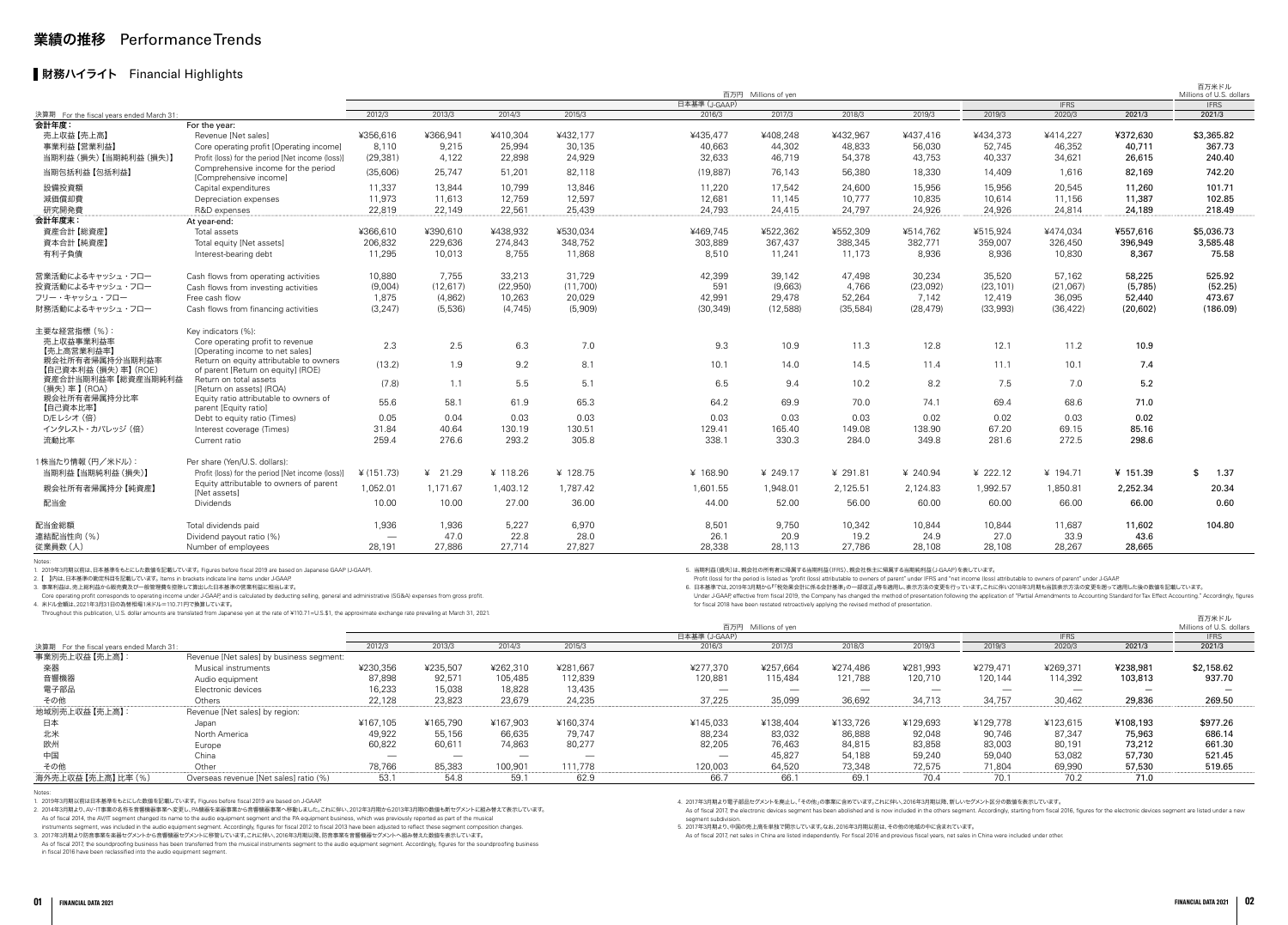# セグメント情報 Segment Information

# ■楽器 Musical Instruments

百万米ドル

# ■音響機器 Audio Equipment

|                                             |                                                                         |          | 百万円<br>Millions of ven       |          |          |          |          |             |
|---------------------------------------------|-------------------------------------------------------------------------|----------|------------------------------|----------|----------|----------|----------|-------------|
|                                             |                                                                         |          | 日本基準 (J-GAAP)<br><b>IFRS</b> |          |          |          |          | <b>IFRS</b> |
| 決算期<br>For the fiscal years ended March 31: |                                                                         | 2017/3   | 2018/3                       | 2019/3   | 2019/3   | 2020/3   | 2021/3   | 2021/3      |
| 売上収益【売上高】                                   | Revenue [Net sales]                                                     | ¥257.664 | ¥274.486                     | ¥281,993 | ¥279,471 | ¥269,371 | ¥238,981 | \$2,158.62  |
| 事業利益【営業利益】                                  | Core operating profit [Operating income]                                | 32.138   | 34.644                       | 42.945   | 40.815   | 37.750   | 32,417   | 292.81      |
| 売上収益事業利益率<br>【売上高営業利益率】 (%)                 | Core operating profit to revenue<br>[Operating income to net sales] (%) | 12.5     | 12.6                         | 15.2     | 14.6     | 14.0     | 13.6     |             |
| 設備投資額                                       | Capital expenditures                                                    | 11.172   | 18.645                       | 11.972   | 11.972   | 14.995   | 8,103    | 73.19       |
| 減価償却費                                       | Depreciation expenses                                                   | 7.245    | 7.335                        | 7.019    | 6.800    | 7.369    | 7.407    | 66.90       |
| 研究開発費                                       | R&D expenses                                                            | 8.728    | 8.856                        | 9.415    | 9.415    | 9.802    | 9.730    | 87.89       |

Notes: 1. 2019年3月期以前は日本基準をもとにした数値を記載しています。 Figures before fiscal 2019 are based on J-GAAP. - ^ コンコンカンカンファルファー コーラー コールコール コンコンコール コンファール コンコール コンコール コンコール コンコール

Notes: 1. 2019年3月期以前は日本基準をもとにした数値を記載しています。 Figures before fiscal 2019 are based on J-GAAP.

2. 【 】内は、日本基準の勘定科目を記載しています。 Items in brackets indicate line items under J-GAAP.



■設備投資額 Capital expenditures ■ <del>欧</del>福沃莫默 | Bapital expenses

# その他 Others

0 17/3 18/3 19/3 19/3 20/3 21/3

LGAAP

事業利益【営業利益】/売上収益事業利益率【売上高営業利益率】 Core Operating Profit [Operating Income]/Core Operating Profit to Revenue [Operating Income to Net Sales]

 売上収益事業利益率【売上高営業利益率】(右軸) Core operating profit to revenue [Operating income to net sales] (right)

 売上収益事業利益率【売上高営業利益率】(右軸) Core operating profit to revenue [Operating income to net sales] (right)

|                                          |                                                                         |          |               | 百万円      | Millions of ven |             |          | 百万米ドル<br>Millions of<br>U.S. dollars |
|------------------------------------------|-------------------------------------------------------------------------|----------|---------------|----------|-----------------|-------------|----------|--------------------------------------|
|                                          |                                                                         |          | 日本基準 (J-GAAP) |          |                 | <b>IFRS</b> |          | <b>IFRS</b>                          |
| 決算期 For the fiscal years ended March 31: | 2017/3                                                                  | 2018/3   | 2019/3        | 2019/3   | 2020/3          | 2021/3      | 2021/3   |                                      |
| 売上収益【売上高】                                | Revenue [Net sales]                                                     | ¥115.484 | ¥121,788      | ¥120.710 | ¥120.144        | ¥114.392    | ¥103,813 | \$937.70                             |
| 事業利益【営業利益】                               | Core operating profit [Operating income]                                | 10.447   | 10.715        | 10.618   | 9.615           | 8,571       | 7,067    | 63.83                                |
| 売上収益事業利益率<br>【売上高営業利益率】 (%)              | Core operating profit to revenue<br>[Operating income to net sales] (%) | 9.0      | 8.8           | 8.8      | 8.0             | 7.5         | 6.8      |                                      |
| 設備投資額                                    | Capital expenditures                                                    | 4.002    | 4.171         | 2.834    | 2.834           | 4.324       | 2,581    | 23.31                                |
| 減価償却費                                    | Depreciation expenses                                                   | 2,920    | 2.701         | 2.980    | 2.964           | 2.906       | 3,125    | 28.23                                |
| 研究開発費                                    | R&D expenses                                                            | 11.447   | 11.418        | 11.127   | 11.127          | 11.135      | 10,820   | 97.73                                |

設備投資額/減価償却費

# 設備投資額/研究開発費

Capital Expenditures/R&D Expenses

Notes: 1. 2019年3月期以前は日本基準をもとにした数値を記載しています。 Figures before fiscal 2019 are based on J-GAAP. 2. 【 】内は、日本基準の勘定科目を記載しています。 Items in brackets indicate line items under J-GAAP.

# 売上収益【売上高】







# 設備投資額/研究開発費

### Capital Expenditures/R&D Expenses

売上収益【売上高】

Revenue [Net Sales]

(百万円)(Millions of yen)

事業利益【営業利益】/売上収益事業利益率【売上高営業利益率】

Core Operating Profit [Operating Income]/Core Operating Profit to Revenue [Operating Income to Net Sales]



50,000

100,000

150,000



### 設備投資額/研究開発費 Capital Expenditures/R&D Expenses



# 売上収益【売上高】

Revenue [Net Sales]



# 事業利益【営業利益】/売上収益事業利益率【売上高営業利益率】

Core Operating Profit [Operating Income]/Core Operating Profit to Revenue [Operating Income to Net Sales]









| ∎ ての1世<br>UTTERS                            |                                                                         |         |               | 百万円     | Millions of ven |             |         | 百万米ドル<br>Millions of<br>U.S. dollars |
|---------------------------------------------|-------------------------------------------------------------------------|---------|---------------|---------|-----------------|-------------|---------|--------------------------------------|
|                                             |                                                                         |         | 日本基準 (J-GAAP) |         |                 | <b>IFRS</b> |         | <b>IFRS</b>                          |
| 決算期<br>For the fiscal vears ended March 31: | 2017/3                                                                  | 2018/3  | 2019/3        | 2019/3  | 2020/3          | 2021/3      | 2021/3  |                                      |
| 売上収益【売上高】                                   | Revenue [Net sales]                                                     | ¥35,099 | ¥36,692       | ¥34,713 | ¥34,757         | ¥30,462     | ¥29,836 | \$269.50                             |
| 事業利益【営業利益】                                  | Core operating profit [Operating income]                                | 1.716   | 3.473         | 2.466   | 2.315           | 30          | 1,225   | 11.06                                |
| 売上収益事業利益率<br>【売上高営業利益率】 (%)                 | Core operating profit to revenue<br>[Operating income to net sales] (%) | 4.9     | 9.5           | 7.1     | 6.7             | 0.1         | 4.1     |                                      |
| 設備投資額                                       | Capital expenditures                                                    | 2,368   | 1.784         | 1.150   | 1.150           | 1.226       | 575     | 5.19                                 |
| 減価償却費                                       | Depreciation expenses                                                   | 978     | 740           | 835     | 849             | 880         | 855     | 7.72                                 |
| 研究開発費                                       | R&D expenses                                                            | 4,240   | 4,523         | 4,385   | 4,385           | 3,877       | 3,637   | 32.85                                |







■事業利益【営業利益】 Core operating profit [Operating income] 売上収益事業利益率【売上高営業利益率】(右軸) Core operating profit to revenue [Operating income to net sales] (right)

|                                          |                                          |          |               | 百万円      | Millions of yen |             |          | 百万米ドル<br>Millions of<br>U.S. dollars |
|------------------------------------------|------------------------------------------|----------|---------------|----------|-----------------|-------------|----------|--------------------------------------|
|                                          |                                          |          | 日本基準 (J-GAAP) |          |                 | <b>IFRS</b> |          | <b>IFRS</b>                          |
| 決算期 For the fiscal years ended March 31: | 2017/3                                   | 2018/3   | 2019/3        | 2019/3   | 2020/3          | 2021/3      | 2021/3   |                                      |
| 売上原価                                     | Cost of sales                            | ¥242.451 | ¥258.465      | ¥255,291 | ¥255,367        | ¥245,967    | ¥229,720 | \$2,074.97                           |
| 売上原価率 (%)                                | Cost of sales ratio (%)                  | 59.4     | 59.7          | 58.4     | 58.8            | 59.4        | 61.6     |                                      |
| 売上総利益                                    | Gross profit                             | 165.796  | 74.501        | 182.124  | 179.005         | 168.259     | 142,909  | 1,290.84                             |
| 販売費及び一般管理費                               | SG&A expenses                            | 121.493  | 125,668       | 126,094  | 126,259         | 121.907     | 102,198  | 923.11                               |
| 人件費                                      | Employee benefit expenses                | 52.238   | 52.957        | 52.654   | 55,728          | 55,001      | 52,458   | 473.83                               |
| 広告宣伝費及び販売促進費                             | Advertising and sales promotion expenses | 17,558   | 19,416        | 19.241   | 19.241          | 17.226      | 10,910   | 98.55                                |

Note: 2019年3月期以前は日本基準をもとにした数値を記載しています。 Figures before fiscal 2019 are based on J-GAAP.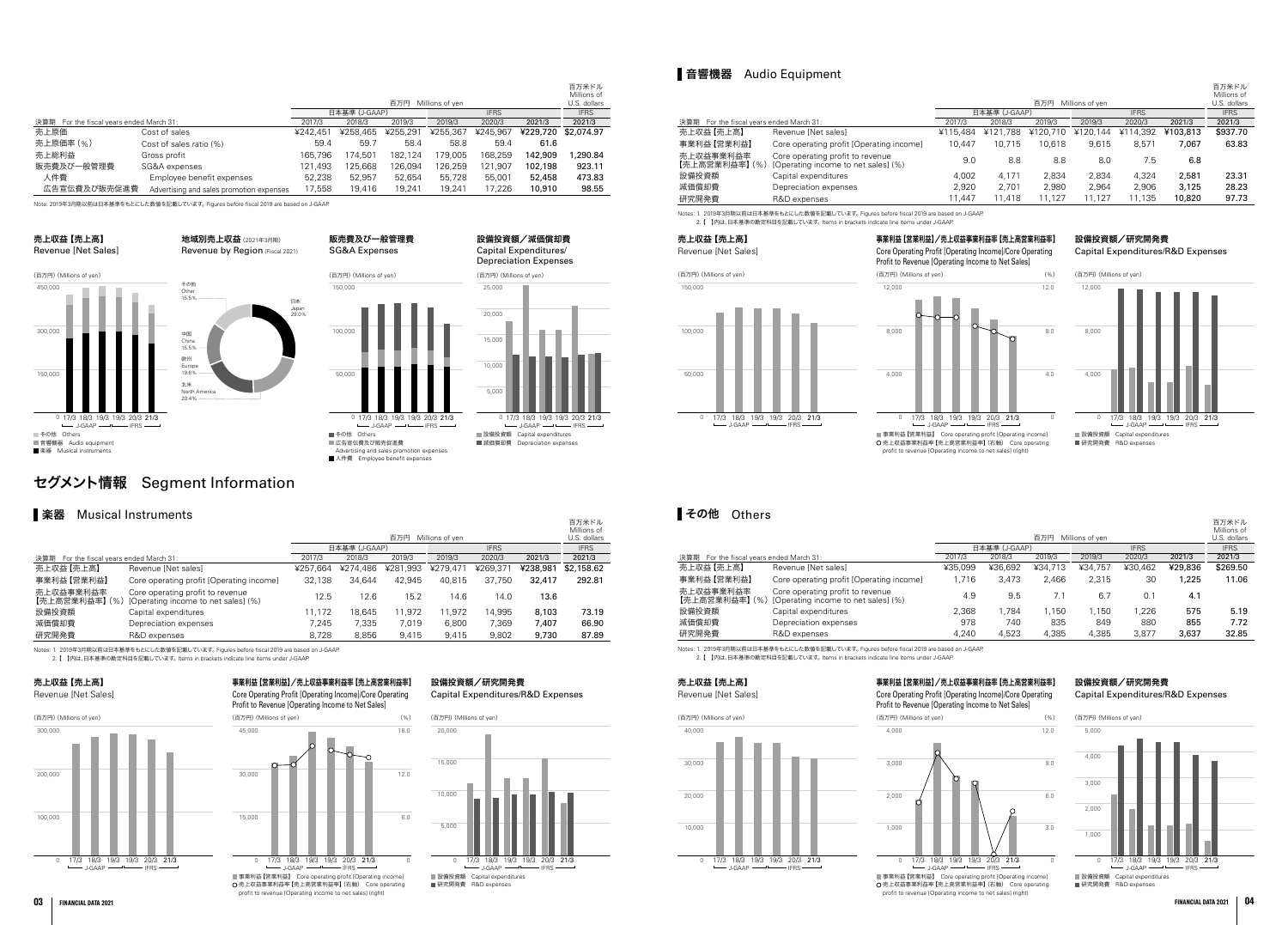Core Operating Profit [Operating Income]/Core Operating Profit to Revenue [Operating Income to Net Sales] (百万円)(Millions of yen) (%)

■事業利益【営業利益】 Core operating profit [Operating income] 売上収益事業利益率【売上高営業利益率】(右軸) Core operating nue [Operating income to net sales] (right)

Gross Profit/Gross Profit to Revenue [Net Sales]

ー 3.ニー・・・・。<br>つ 売上収益総利益率 【売上高総利益率】(右軸) Gross profit to revenue [Net sales] (right)

# 売上総利益/売上収益総利益率【売上高総利益率】

### 事業利益【営業利益】/売上収益事業利益率【売上高営業利益率】 当期利益【当期純利益】/売上収益当期利益率【売上高当期純利益率】

Profit for the Period [Net Income]/Profit for the Period to Revenue [Net Income to Net Sales]

■ fx + external = thon = neturn on investment (nor)<br>● 親会社所有者帰属持分当期利益率【自己資本利益率】(ROE) Return on equity attributable to owners of parent [Return on equity] (ROE) 資産合計当期利益率【総資産当期純利益率】(ROA) Return on total assets [Return on assets] (ROA)

# 効率性 Efficiency

投下資本利益率(ROI)/親会社所有者帰属持分当期利益率【自己資本利益率】(ROE)/資産合計当期利益率【総資産当期純利益率】(ROA) Return on Investment (ROI)/Return on Equity Attributable to Owners of Parent [Return on Equity] (ROE)/Return on Total Assets [Return on Assets] (ROA)

### フリー・キャッシュ・フロー/マージン率 Free Cash Flow/Free Cash Flow Margin

# 収益性 Profitability

|                                          |                                                                     | $\%$   |               |        |             |        |        |
|------------------------------------------|---------------------------------------------------------------------|--------|---------------|--------|-------------|--------|--------|
|                                          |                                                                     |        | 日本基準 (J-GAAP) |        | <b>IFRS</b> |        |        |
| 決算期 For the fiscal years ended March 31: |                                                                     | 2017/3 | 2018/3        | 2019/3 | 2019/3      | 2020/3 | 2021/3 |
| 売上収益総利益率【売上高総利益率】                        | Gross profit to revenue [Net sales]                                 | 40.6%  | 40.3%         | 41.6%  | 41.2%       | 40.6%  | 38.4%  |
| 売上収益事業利益率<br>【売上高営業利益率】                  | Core operating profit to revenue<br>[Operating income to net sales] | 10.9   | 11.3          | 12.8   | 12.1        | 11.2   | 10.9   |
| 売上収益当期利益率<br>【売上高当期純利益率】                 | Profit for the period to revenue<br>[Net income to net sales]       | 11.4   | 12.6          | 10.0   | 9.3         | 8.4    | 7.1    |
| フリー・キャッシュ・フロー・マージン率                      | Free cash flow margin                                               | 7.2    | 12.1          | l .6   | 2.9         | 8.7    | 14.1   |



フリー・キャッシュ・フロー・マージン率=フリー・キャッシュ・フロー/売上収益×100 Free cash flow margin = (Free cash flow / Revenue [Net sales]) x 100

|                                             |                                                                               | %      |               |        |             |        |        |
|---------------------------------------------|-------------------------------------------------------------------------------|--------|---------------|--------|-------------|--------|--------|
|                                             |                                                                               |        | 日本基準 (J-GAAP) |        | <b>IFRS</b> |        |        |
| 決算期<br>For the fiscal years ended March 31: |                                                                               | 2017/3 | 2018/3        | 2019/3 | 2019/3      | 2020/3 | 2021/3 |
| 投下資本利益率 (ROI)                               | Return on investment (ROI)                                                    | 13.9%  | 13.8%         | 15.3%  | 15.4%       | 14.4%  | 11.9%  |
| 親会社所有者帰属持分当期利益率<br>【自己資本利益率】 (ROE)          | Return on equity attributable to owners<br>of parent [Return on equity] (ROE) | 14.0   | 14.5          | 114    |             | 10.1   | 7.4    |
| 資産合計当期利益率<br>【総資産当期純利益率】 (ROA)              | Return on total assets<br>[Return on assets] (ROA)                            | 9.4    | 10.2          | 8.2    | 7.5         | 7.0    | 5.2    |



Free cash flow margin (right)

ROI=(事業利益+受取利息及び受取配当金)/期首・期末平均投下資本×100 ROI = (Core operating profit + Interest and dividend income received) / Invested capital (yearly average) x 100

投下資本=資本合計+有利子負債 Invested capital = Total equity + Interest-bearing debt

ROE=当期利益/期首・期末平均親会社所有者帰属持分合計×100 ROE = (Profit for the period / Equity attributable to owners of parent) (yearly average) x 100

ROA=当期利益/期首・期末平均資産合計×100 ROA = (Profit for the period / Total assets) (yearly average) x 100

Notes: 1. 2019年3月期以前は日本基準をもとにした数値を記載しています。 Figures before fiscal 2019 are based on J-GAAP.

2. 【 】内は、日本基準の勘定科目を記載しています。 Items in brackets indicate line items under J-GAAP.

20,000

40,000

60,000

0

5.0

10.0

15.0

# 50,000 100,000 150,000 2.0 4.0 6.0  $-$  J-GAAP  $-$

**□ 136 口定交産 Tangible mile assets for assets turnover (right) O** 有形固定資産回転率 (右軸) Tangible fixed assets turnover (right)

■ 有形固定資産 Tangible fixed assets

売上債権/売上債権回転率 Trade Receivables/ Trade Receivables Turnover



# 資産合計【総資産】/資産合計【総資産】回転率 Total Assets/Total Assets Turnover





(百万円)(Millions of yen) (回)(Times)

# 棚卸資産【たな卸資産】/棚卸資産【たな卸資産】回転率



# 仕入債務/仕入債務回転率

|                                          |                                        |          |                              | 百万円      | Millions of yen |          |          | 百万米ドル<br>Millions of<br>U.S. dollars |
|------------------------------------------|----------------------------------------|----------|------------------------------|----------|-----------------|----------|----------|--------------------------------------|
|                                          |                                        |          | 日本基準 (J-GAAP)<br><b>IFRS</b> |          |                 |          |          |                                      |
| 決算期 For the fiscal years ended March 31: | 2017/3                                 | 2018/3   | 2019/3                       | 2019/3   | 2020/3          | 2021/3   | 2021/3   |                                      |
| 売上収益【売上高】                                | Revenue [Net sales]                    | ¥408.248 | ¥432.967                     | ¥437.416 | ¥434,373        | ¥414.227 | ¥372,630 | \$3,365.82                           |
| 資産合計【総資産】                                | Total assets                           | 522.362  | 552,309                      | 514.762  | 515.924         | 474.034  | 557,616  | 5,036.73                             |
| 資産合計【総資産】回転率(回)                          | Total assets turnover (Times)          | 0.82     | 0.81                         | 0.82     | 0.81            | 0.84     | 0.72     |                                      |
| 売上債権                                     | Trade receivables                      | 49.756   | 55,283                       | 54.442   | 54,279          | 49.777   | 47.875   | 432.44                               |
| 売上債権回転率 (回)                              | Trade receivables turnover (Times)     | 8.37     | 8.24                         | 7.97     | 7.94            | 7.96     | 7.63     |                                      |
| 有形固定資産                                   | Tangible fixed assets                  | 105.475  | 115.817                      | 121.934  | 91,326          | 97.106   | 96,142   | 868.41                               |
| 有形固定資産回転率(回)                             | Tangible fixed assets turnover (Times) | 3.89     | 3.91                         | 3.68     | 4.87            | 4.40     | 3.86     |                                      |

資産合計回転率=売上収益/期首・期末平均資産合計 Total assets turnover = Revenue [Net sales] / Total assets (yearly average) 売上債権=受取手形及び売掛金-貸倒引当金 Trade receivables = Trade notes and trade accounts receivables – Allowance for doubtful accounts 売上債権回転率=売上収益/期首・期末平均売上債権 Trade receivables turnover = Revenue [Net sales] / Trade receivables (yearly average) 有形固定資産回転率=売上収益/期首・期末平均有形固定資産 Tangible fixed assets turnover = Revenue [Net sales] / Tangible fixed assets (yearly average)



Inventories/Inventory Turnover (百万円)(Millions of yen) (回)(Times)  $120,000$ 8.00



Trade Payables/Trade Payables Turnover (百万円)(Millions of yen) (回)(Times) 24,000



|                                             |                                                               |                              |         |          |                 |          |         | 百万米ドル<br>Millions of |
|---------------------------------------------|---------------------------------------------------------------|------------------------------|---------|----------|-----------------|----------|---------|----------------------|
|                                             |                                                               |                              |         | 百万円      | Millions of ven |          |         | U.S. dollars         |
|                                             |                                                               | 日本基準 (J-GAAP)<br><b>IFRS</b> |         |          |                 |          |         | <b>IFRS</b>          |
| For the fiscal years ended March 31:<br>決算期 |                                                               | 2017/3                       | 2018/3  | 2019/3   | 2019/3          | 2020/3   | 2021/3  | 2021/3               |
| 棚卸資産【たな卸資産】                                 | Inventories                                                   | ¥93.127                      | ¥94.126 | ¥100.334 | ¥101.003        | ¥100.054 | ¥96,803 | \$874.38             |
| 製品・商品                                       | Finished goods and merchandise                                | 66,149                       | 65.064  | 67.983   | 68,651          | 68,236   | 64,327  | 581.04               |
| 仕掛品・原材料・貯蔵品                                 | Work in process, raw materials and supplies                   | 26,977                       | 29,061  | 32,351   | 32,351          | 31,817   | 32,475  | 293.33               |
| 棚卸資産【たな卸資産】回転率(回)                           | Inventory turnover (Times)                                    | 4.41                         | 4.62    | 4.50     | 4.43            | 4.12     | 3.79    |                      |
| 仕入債務                                        | Trade payables                                                | 17,828                       | 19.946  | 17.548   | 17.558          | 15,895   | 17,300  | 156.26               |
| 仕入債務回転率 (回)                                 | Trade payables turnover (Times)                               | 21.96                        | 22.92   | 23.33    | 23.16           | 24.76    | 22.45   |                      |
| 研究開発費                                       | R&D expenses                                                  | 24.415                       | 24.797  | 24.926   | 24.926          | 24.814   | 24,189  | 218.49               |
|                                             | 売上収益 【売上高】研究開発費比率 (%) R&D expenses to revenue [Net sales] (%) | 6.0                          | 5.7     | 5.7      | 5.7             | 6.0      | 6.5     |                      |

棚卸資産回転率=売上収益/期首・期末平均棚卸資産 Inventory turnover = Revenue [Net sales] / Inventories (yearly average) 仕入債務回転率=売上収益/期首・期末平均仕入債務 Trade payables turnover = Revenue [Net sales] / Trade payables (yearly average)

Notes: 1. 2019年3月期以前は日本基準をもとにした数値を記載しています。 Figures before fiscal 2019 are based on J-GAAP. 2. 【 】内は、日本基準の勘定科目を記載しています。 Items in brackets indicate line items under J-GAAP.



0 8.0 24.0 32.0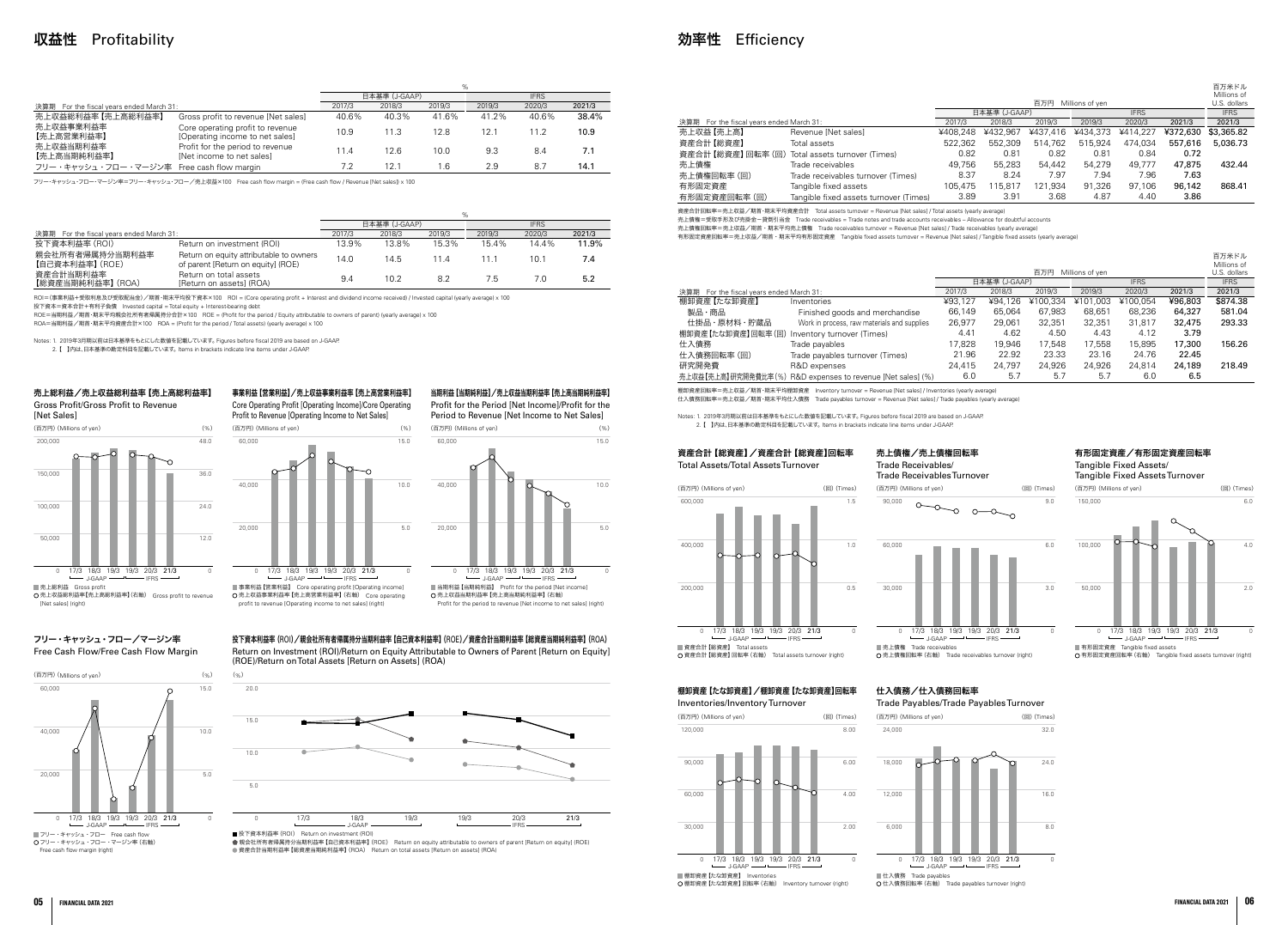### 有利子負債/D/Eレシオ Interest-Bearing Debt/ Debt to Equity Ratio

### 流動資産/流動比率

Current Assets/Current Ratio

格付け Credit Ratings

| 格付け機関                                         | 長期優先債務格付け |                              |  |  |  |
|-----------------------------------------------|-----------|------------------------------|--|--|--|
| Rating agency                                 |           | Long-term senior debt rating |  |  |  |
| (株)格付投資情報センター (R&I)                           | A+        | 安定的                          |  |  |  |
| Rating and Investment Information, Inc. (R&I) |           | Stable                       |  |  |  |
| (株)日本格付研究所 (JCR)                              | $AA-$     | 安定的                          |  |  |  |
| Japan Credit Rating Agency, Ltd. (JCR)        |           | Stable                       |  |  |  |

■資本合計【純資産】 Total equity [Net assets] 親会社所有者帰属持分比率【自己資本比率】(右軸) Equity ratio attributable to owners of parent [Equity ratio] (right)

2021年3月31日現在 As of March 31, 2021

### 資本合計【純資産】/親会社所有者帰属持分比率【自己資本比率】

Total Equity [Net Assets]/Equity Ratio Attributable to Owners of Parent [Equity Ratio]

# 安定性・安全性 Stability and Soundness

|                                             |                                                                                     |          |               | 百万円      | Millions of yen |             |          | 百万米ドル<br>Millions of<br>U.S. dollars |
|---------------------------------------------|-------------------------------------------------------------------------------------|----------|---------------|----------|-----------------|-------------|----------|--------------------------------------|
|                                             |                                                                                     |          | 日本基準 (J-GAAP) |          |                 | <b>IFRS</b> |          | <b>IFRS</b>                          |
| For the fiscal vears ended March 31:<br>決算期 |                                                                                     | 2017/3   | 2018/3        | 2019/3   | 2019/3          | 2020/3      | 2021/3   | 2021/3                               |
| 親会社所有者帰属持分比率<br>【自己資本比率】 (%)                | Equity ratio attributable to owners of<br>parent [Equity ratio] (%)                 | 69.9     | 70.0          | 74.1     | 69.4            | 68.6        | 71.0     |                                      |
| 支払利息                                        | Interest expenses                                                                   | ¥<br>290 | ¥<br>359      | 437<br>¥ | ¥<br>854        | 736<br>¥    | ¥<br>517 | 4.67<br>S                            |
| 事業利益【営業利益】                                  | Core operating profit [Operating income]                                            | 44,302   | 48,833        | 56,030   | 52.745          | 46.352      | 40.711   | 367.73                               |
| 特分法による投資損益                                  | Share of profit (loss) of associates<br>[Equity in earnings (losses) of affiliates] |          | (8)           | 12       | 12              | 6           |          |                                      |
| 受取利息及び受取配当金                                 | Interest and dividend income                                                        | 3.774    | 4.694         | 4.652    | 4.652           | 4.535       | 3,366    | 30.40                                |
| インタレスト・カバレッジ (倍)                            | Interest coverage (Times)                                                           | 165.40   | 149.08        | 138.90   | 67.20           | 69.15       | 85.16    |                                      |
| 流動資産                                        | Current assets                                                                      | 272.720  | 289,493       | 281.608  | 282.819         | 270.189     | 301,103  | 2.719.75                             |
| 流動負債                                        | Current liabilities                                                                 | 82.565   | 101.919       | 80.495   | 100.443         | 99.149      | 100,852  | 910.96                               |
| 流動比率 (%)                                    | Current ratio (%)                                                                   | 330.3    | 284.0         | 349.8    | 281.6           | 272.5       | 298.6    |                                      |

インタレスト・カバレッジ=(事業利益+受取利息及び受取配当金+持分法による投資損益)/支払利息

(百万円)(Millions of yen) (%) 450



Interest coverage = (Core operating profit + Interest and dividend income received + Share of profit (loss) of affiliates) / Interest expenses

流動比率=流動資産/流動負債×100 Current ratio = (Current assets / Current liabilities) x 100



|                                             | 流動比率=流動資産/流動負債×100   Current ratio = (Current assets / Current liabilities) x 100 |          |               | 百万円      | Millions of yen |             |          | 百万米ドル<br>Millions of<br>U.S. dollars |
|---------------------------------------------|-----------------------------------------------------------------------------------|----------|---------------|----------|-----------------|-------------|----------|--------------------------------------|
|                                             |                                                                                   |          | 日本基準 (J-GAAP) |          |                 | <b>IFRS</b> |          | <b>IFRS</b>                          |
| For the fiscal years ended March 31:<br>決算期 |                                                                                   | 2017/3   | 2018/3        | 2019/3   | 2019/3          | 2020/3      | 2021/3   | 2021/3                               |
| 資本合計【純資産】                                   | Total equity [Net assets]                                                         | ¥367.437 | ¥388,345      | ¥382.771 | ¥359,007        | ¥326,450    | ¥396,949 | \$3,585,48                           |
| 有利子負債                                       | Interest-bearing debt                                                             | 11.241   | 11.173        | 8.936    | 8.936           | 10.830      | 8,367    | 75.58                                |
| D/Eレシオ (倍)                                  | Debt to equity ratio (Times)                                                      | 0.03     | 0.03          | 0.02     | 0.02            | 0.03        | 0.02     |                                      |
| 非流動資産【固定資産】                                 | Non-current assets                                                                | 249.641  | 262.816       | 233.153  | 233,105         | 203.844     | 256,513  | 2,316.98                             |
| 非流動比率【固定比率】 (%)                             | Non-current assets to equity ratio (%)                                            | 67.9     | 67.7          | 60.9     | 64.9            | 62.4        | 64.6     |                                      |
| 当座資産                                        | Quick assets                                                                      | 166.754  | 189.080       | 175,195  | 171.670         | 163,679     | 195,248  | 1.763.60                             |
| 当座比率 (%)                                    | Quick ratio (%)                                                                   | 201.97   | 185.52        | 217.65   | 170.91          | 165.08      | 193.60   |                                      |

 $J-GAAP$   $\longrightarrow$   $J-GAAP$   $\longrightarrow$   $IFRS$ 17/3 18/3 19/3 19/3 20/3 21/3



有利子負債=長期借入金+短期借入金 Interest-bearing debt = Long-term borrowings + Short-term borrowings

D/Eレシオ=有利子負債/資本合計 Debt to equity ratio = Interest-bearing debt / Total equity

非流動比率=非流動資産/資本合計×100 Non-current assets to equity ratio = (Non-current assets / Total equity) x 100

当座資産=現金及び現金同等物+営業債権及びその他の債権+その他の金融資産

Quick assets = Cash and cash equivalents + Trade and other receivables + Other financial assets

当座比率=当座資産/流動負債×100 Quick ratio = (Quick assets / Current liabilities) x 100

Notes: 1. 2019年3月期以前は日本基準をもとにした数値を記載しています。 Figures before fiscal 2019 are based on J-GAAP. 2. 【 】内は、日本基準の勘定科目を記載しています。 Items in brackets indicate line items under J-GAAP.



# 株式情報 Stock Information



Price to Book Value Ratio



### 株価及び出来高の推移

Common Stock Price Range and Trading Volume



|                                             |                                                                      |          | 日本基準            |
|---------------------------------------------|----------------------------------------------------------------------|----------|-----------------|
| 決算期<br>For the fiscal years ended March 31: |                                                                      | 2017/3   | 201             |
| 期末株価                                        | Share price at the end of fiscal year                                | ¥3.065   | ¥               |
| 高値                                          | Share price-high                                                     | 3.820    |                 |
| 安値                                          | Share price-low                                                      | 2,588    |                 |
| 出来高 (百万株)                                   | Trading volume (Million shares)                                      | 288      |                 |
|                                             |                                                                      |          |                 |
| 決算期<br>For the fiscal years ended March 31: |                                                                      | 2017/3   | 201             |
| 配当利回り (%)                                   | Dividend yield (%)                                                   | 1.70     |                 |
| 株価収益率 (PER) (倍)                             | Price to earnings ratio (Times)                                      | 12.3     |                 |
| 株価純資産倍率 (PBR) (倍)                           | Price to book value ratio (Times)                                    | 1.57     |                 |
| 発行済株式総数 (千株)                                | Number of shares issued<br>(Thousand shares)                         | 197.255  | 19 <sub>1</sub> |
| 期末時価総額(百万円)                                 | Market capitalization at the end<br>of fiscal year (Millions of yen) | ¥604.587 | 4922            |
| 期末外国人持株比率 (%)                               | Percentage of shares owned<br>hy foreian investors (%)               | 24.4     |                 |

0 17/3 18/3 19/3 20/3 21/3 0

0

<sup>17/3</sup> 18/3 19/3 19/3 20/3 21/3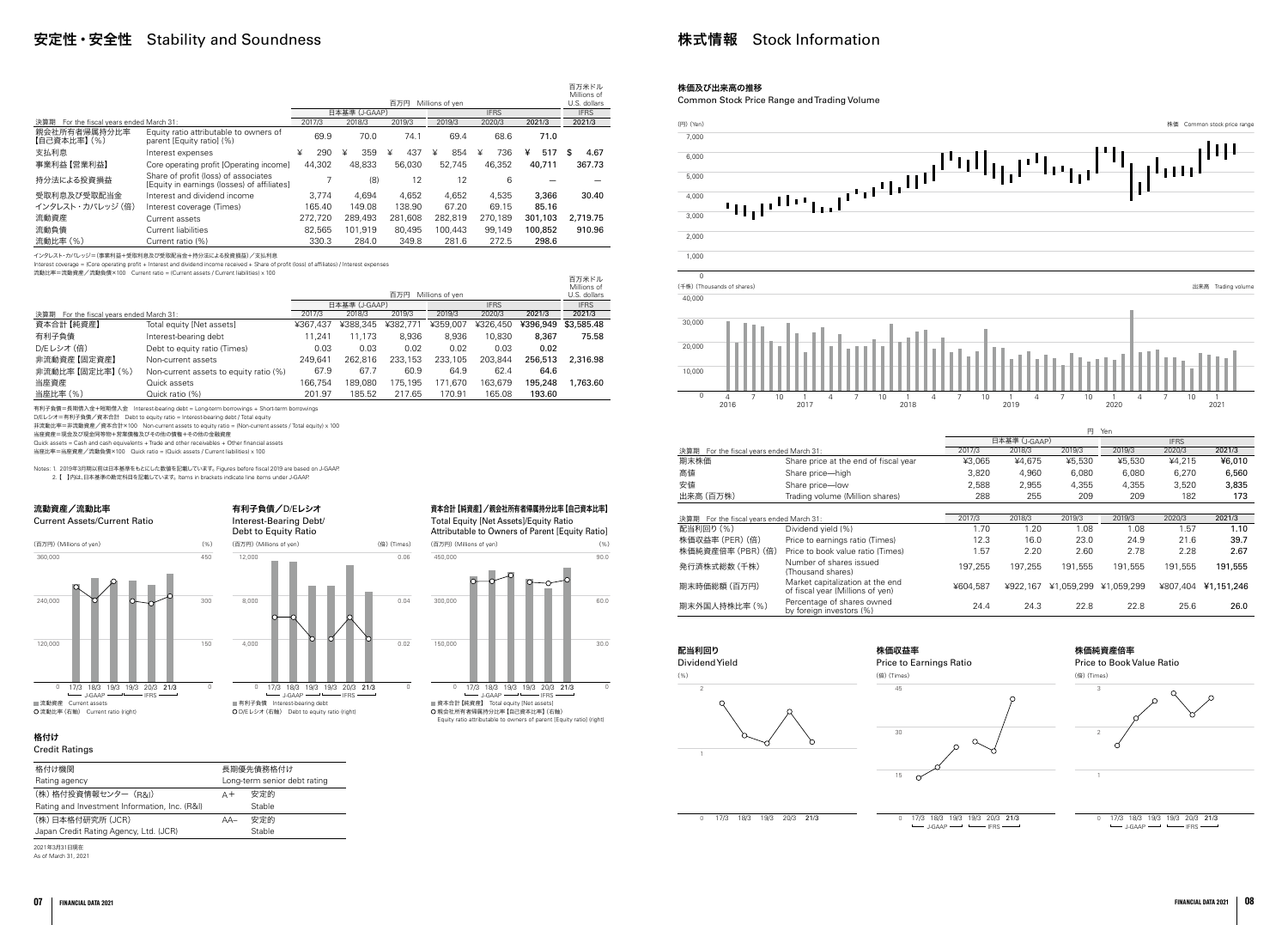# 連結財政状態計算書 Consolidated Statement of Financial Position

### 国際財務報告基準 (IFRS)

|                         |                               |          | 百万円<br>Millions of yen |          | 百万米ドル<br>Millions of<br>U.S. dollars |
|-------------------------|-------------------------------|----------|------------------------|----------|--------------------------------------|
| 3月31日現在 As of March 31: |                               | 2019     | 2020                   | 2021     | 2021                                 |
| (資産)                    | Assets                        |          |                        |          |                                      |
| 流動資産:                   | Current assets:               |          |                        |          |                                      |
| 現金及び現金同等物               | Cash and cash equivalents     | ¥ 95,815 | ¥ 92,671               | ¥129,345 | \$1,168.32                           |
| 営業債権及びその他の債権            | Trade and other receivables   | 65,346   | 58,067                 | 57,329   | 517.83                               |
| その他の金融資産                | Other financial assets        | 10,508   | 12,939                 | 8,573    | 77.44                                |
| 棚卸資産                    | Inventories                   | 101,003  | 100.054                | 96,803   | 874.38                               |
| その他の流動資産                | Other current assets          | 10,144   | 6,455                  | 7,871    | 71.10                                |
| 小計                      | Subtotal                      | 282,819  | 270,189                | 299,924  | 2,709.10                             |
| 売却目的で保有する資産             | Assets held for sale          |          |                        | 1,179    | 10.65                                |
| 流動資産合計                  | Total current assets          | 282,819  | 270,189                | 301,103  | 2,719.75                             |
|                         |                               |          |                        |          |                                      |
| 非流動資産:                  | Non-current assets:           |          |                        |          |                                      |
| 有形固定資産                  | Property, plant and equipment | 91,326   | 97,106                 | 96,142   | 868.41                               |
| 使用権資産                   | Right-of-use assets           | 29,579   | 24,480                 | 22,231   | 200.80                               |
| のれん                     | Goodwill                      | 161      | 158                    | 160      | 1.45                                 |
| 無形資産                    | Intangible assets             | 1,321    | 1,736                  | 2,529    | 22.84                                |
| 金融資産                    | Financial assets              | 101,093  | 67,817                 | 120,058  | 1,084.44                             |
| 繰延税金資産                  | Deferred tax assets           | 7,237    | 10,795                 | 7,407    | 66.90                                |
| その他の非流動資産               | Other non-current assets      | 2,387    | 1,749                  | 7,983    | 72.11                                |
| 非流動資産合計                 | Total non-current assets      | 233,105  | 203,844                | 256,513  | 2,316.98                             |
| 資産合計                    | Total assets                  | ¥515,924 | ¥474.034               | ¥557,616 | \$5,036.73                           |

### 日本基準 (J-GAAP)

|                         |                                                                         |          | 百万円 Millions of yen |          |
|-------------------------|-------------------------------------------------------------------------|----------|---------------------|----------|
| 3月31日現在 As of March 31: |                                                                         | 2017     | 2018                | 2019     |
| (資産の部)                  | Assets                                                                  |          |                     |          |
| 流動資産:                   | Current assets:                                                         |          |                     |          |
| 現金及び預金                  | Cash and deposits                                                       | ¥105,859 | ¥122,731            | ¥106,061 |
| 受取手形及び売掛金               | Notes and accounts receivable-trade                                     | 50.995   | 56,499              | 55,527   |
| たな卸資産                   | Inventories                                                             | 93,127   | 94,126              | 100,334  |
| 繰延税金資産                  | Deferred tax assets                                                     | 8,579    |                     |          |
| その他                     | Other                                                                   | 15,397   | 17,352              | 20,770   |
| 貸倒引当金                   | Allowance for doubtful accounts                                         | (1, 239) | (1, 216)            | (1,085)  |
| 流動資産合計                  | <b>Total current assets</b>                                             | 272,720  | 289,493             | 281,608  |
| 有形固定資産:                 | Property, plant and equipment,<br>net of accumulated depreciation:      |          |                     |          |
| 建物及び構築物 (純額)            | Buildings and structures, net                                           | 31,034   | 32,431              | 43.121   |
| 機械装置及び運搬具、              | Machinery, vehicles, tools, furniture                                   |          |                     |          |
| 工具・器具及び備品 (純額)          | and fixtures, net                                                       | 23,006   | 24,864              | 27,544   |
| 土地                      | Land                                                                    | 43,851   | 43,880              | 43,402   |
| リース資産 (純額)              | Leased assets, net                                                      | 294      | 240                 | 225      |
| 建設仮勘定                   | Construction in progress                                                | 7,287    | 14,400              | 7.641    |
| 有形固定資産合計                | Total property, plant and equipment,<br>net of accumulated depreciation | 105,475  | 115,817             | 121,934  |
| 投資その他の資産:               | Investments and other assets:                                           |          |                     |          |
| 投資有価証券                  | Investment securities                                                   | 132.771  | 130,341             | 93,354   |
| 長期貸付金                   | Long-term loans receivable                                              | 108      | 93                  | 96       |
| 退職給付に係る資産               | Net defined benefit assets                                              | 254      | 276                 | 394      |
| 繰延税金資産                  | Deferred tax assets                                                     | 2.261    | 4,699               | 4.708    |
| 敷金及び保証金                 | Lease and guarantee deposits                                            | 4,108    | 4.087               | 3.970    |
| のれん                     | Goodwill                                                                | 60       |                     | 136      |
| その他                     | Other                                                                   | 4.726    | 7,619               | 8.705    |
| 貸倒引当金                   | Allowance for doubtful accounts                                         | (126)    | (120)               | (147)    |
| 投資その他の資産合計              | Total investments and other assets                                      | 144,166  | 146,998             | 111,219  |
| 資産合計                    | <b>Total assets</b>                                                     | ¥522,362 | ¥552,309            | ¥514.762 |

### 国際財務報告基準 (IFRS)

|                                          |                                                                                     |                  |                      |                             | 百万米ドル<br>Millions of  |
|------------------------------------------|-------------------------------------------------------------------------------------|------------------|----------------------|-----------------------------|-----------------------|
|                                          |                                                                                     |                  | 百万円 Millions of yen  |                             | U.S. dollars          |
| 3月31日現在 As of March 31:                  |                                                                                     | 2019             | 2020                 | 2021                        | 2021                  |
| (負債及び資本)<br>負債                           | Liabilities and equity<br>Liabilities                                               |                  |                      |                             |                       |
| 流動負債:                                    | Current liabilities:                                                                |                  |                      |                             |                       |
| 営業債務及びその他の債務                             | Trade and other payables                                                            | ¥ 59,525         | ¥ 52,982             | ¥ 56,915                    | \$514.09              |
| 有利子負債                                    | Interest-bearing debt                                                               | 8,936            | 10,830               | 7,980                       | 72.08                 |
| リース負債                                    | Lease liabilities                                                                   | 5,730            | 5,365                | 5,696                       | 51.45                 |
| その他の金融負債                                 | Other financial liabilities                                                         | 9,650            | 9,620                | 9,745                       | 88.02                 |
| 未払法人所得税<br>引当金                           | Income taxes payables<br>Provisions                                                 | 2,474<br>1,898   | 4,236<br>1,700       | 4,045<br>1,806              | 36.54<br>16.31        |
| その他の流動負債                                 | Other current liabilities                                                           | 12,228           | 14,412               | 14,664                      | 132.45                |
| 流動負債合計                                   | <b>Total current liabilities</b>                                                    | 100,443          | 99,149               | 100.852                     | 910.96                |
|                                          |                                                                                     |                  |                      |                             |                       |
| 非流動負債:                                   | Non-current liabilities:                                                            |                  |                      |                             |                       |
| 有利子負債                                    | Interest-bearing debt                                                               |                  |                      | 387                         | 3.50                  |
| リース負債<br>その他の金融負債                        | Lease liabilities<br>Other financial liabilities                                    | 18,258<br>3,014  | 15,864<br>1,568      | 14,465<br>178               | 130.66<br>1.61        |
| 退職給付に係る負債                                | Retirement benefit liabilities                                                      | 24,268           | 23,704               | 22,576                      | 203.92                |
| 引当金                                      | Provisions                                                                          | 455              | 2,574                | 1,823                       | 16.47                 |
| 繰延税金負債                                   | Deferred tax liabilities                                                            | 8,650            | 2,825                | 18,244                      | 164.79                |
| その他の非流動負債                                | Other non-current liabilities                                                       | 1,824            | 1,897                | 2,137                       | 19.30                 |
| 非流動負債合計                                  | Total non-current liabilities                                                       | 56,473           | 48,434               | 59,814                      | 540.28                |
| 負債合計                                     | <b>Total liabilities</b>                                                            | 156.917          | 147.584              | 160,667                     | 1,451.24              |
| 資本:                                      | Equity:                                                                             |                  |                      |                             |                       |
| 資本金                                      | Capital stock                                                                       | 28,534           | 28,534               | 28,534                      | 257.74                |
| 資本剰余金                                    | Capital surplus                                                                     | 21,568           | 21,277               | 21,430                      | 193.57                |
| 利益剰余金                                    | Retained earnings                                                                   | 293,547          | 316,899              | 337,923                     | 3,052.33              |
| 自己株式                                     | Treasury shares                                                                     | (42, 533)        | (65,093)             | (65,086)                    | (587.90)              |
| その他の資本の構成要素                              | Other components of equity<br>Equity attributable to owners of parent               | 56,820           | 23,789               | 73,156                      | 660.79                |
| 親会社の所有者に帰属する持分合計<br>非支配持分                | Non-controlling interests                                                           | 357,936<br>1,070 | 325,409<br>1,040     | 395,958<br>991              | 3,576.53<br>8.95      |
| 資本合計                                     | Total equity                                                                        | 359,007          | 326,450              | 396,949                     | 3,585.48              |
| 負債及び資本合計                                 | Total liabilities and equity                                                        | ¥515,924         | ¥474,034             | ¥557,616                    | \$5,036.73            |
| 日本基準 (J-GAAP)<br>3月31日現在 As of March 31: |                                                                                     |                  | 2017                 | 百万円 Millions of yen<br>2018 | 2019                  |
|                                          |                                                                                     |                  |                      |                             |                       |
| (負債の部)                                   | Liabilities                                                                         |                  |                      |                             |                       |
| 流動負債:                                    | Current liabilities:                                                                |                  |                      |                             |                       |
| 支払手形及び買掛金<br>短期借入金                       | Notes and accounts payable-trade<br>Short-term loans payable                        |                  | ¥ 17,828<br>11,170   | ¥ 19,946<br>11,131          | ¥ 17,548<br>8,936     |
| 1年内返済予定の長期借入金                            | Current portion of long-term loans payable                                          |                  | 30                   | 41                          |                       |
| 未払金及び未払費用                                | Accounts payable-other and accrued expenses                                         |                  | 43,961               | 45,527                      | 42,481                |
| 未払法人税等                                   | Income taxes payable                                                                |                  | 2,410                | 16,325                      | 2,474                 |
| 繰延税金負債                                   | Deferred tax liabilities                                                            |                  | 11                   |                             |                       |
| 製品保証引当金<br>その他                           | Provision for product warranties<br>Other                                           |                  |                      | 1,774<br>7,171              | 1,840                 |
| 流動自信合計                                   | <b>Total current liabilities</b>                                                    |                  | 7,153<br>82.565      | 101.919                     | 7,215<br>80.495       |
|                                          |                                                                                     |                  |                      |                             |                       |
| 固定負債:                                    | Non-current liabilities:                                                            |                  |                      |                             |                       |
| 長期借入金<br>長期未払金                           | Long-term loans payable<br>Long-term accounts payable                               |                  | 40                   | 5.406                       | 3,902                 |
| 繰延税金負債                                   | Deferred tax liabilities                                                            |                  | 22,161               | 15,402                      | 5,152                 |
| 再評価に係る繰延税金負債                             | Deferred tax liabilities for land revaluation                                       |                  | 9,587                | 9,587                       | 9,544                 |
| 退職給付に係る負債                                | Net defined benefit liabilities                                                     |                  | 23.039               | 21,098                      | 22.460                |
| 長期預り金                                    | Long-term deposits received                                                         |                  | 9,102                | 9,090                       | 8,997                 |
| その他<br>固定負債合計                            | Other<br>Total non-current liabilities                                              |                  | 8,427<br>72,359      | 1,457                       | 1,437                 |
|                                          |                                                                                     |                  |                      | 62,043                      | 51,494                |
| (純資産の部)                                  | Net assets                                                                          |                  |                      |                             |                       |
| 株主資本:                                    | Shareholders' equity:                                                               |                  |                      |                             |                       |
| 資本金                                      | Capital stock                                                                       |                  | 28,534               | 28,534                      | 28,534                |
| 資本剰余金                                    | Capital surplus                                                                     |                  | 40,054               | 40,165                      | 21,565                |
| 利益剰余金<br>自己株式                            | Retained earnings<br>Treasury stock                                                 |                  | 250,649<br>(23, 731) | 294,904<br>(48, 556)        | 325,141<br>(42, 533)  |
| 株主資本合計                                   | Total shareholders' equity                                                          |                  | 295,507              | 315,048                     | 332,707               |
| その他の包括利益累計額:                             | Accumulated other comprehensive income:                                             |                  |                      |                             |                       |
| その他有価証券評価差額金                             | Unrealized holding gain on securities                                               |                  | 80,282               | 79,729                      | 54,796                |
| 繰延ヘッジ損益                                  | Unrealized gain (loss) on hedging instruments                                       |                  | 103                  | 109                         | 85                    |
| 土地再評価差額金<br>為替換算調整勘定                     | Revaluation reserve for land                                                        |                  | 16,095<br>(24, 219)  | 16,095                      | 20,379                |
| 退職給付に係る調整累計額                             | Foreign currency translation adjustments<br>Remeasurements of defined benefit plans |                  | (2,645)              | (23, 862)<br>(600)          | (24, 691)<br>(1, 582) |
| その他の包括利益累計額合計                            | Total accumulated other comprehensive income                                        |                  | 69,616               | 71,470                      | 48,987                |
| 非支配株主持分                                  | Non-controlling interests                                                           |                  | 2,314                | 1,826                       | 1,076                 |
| 純資産合計<br>負債純資産合計                         | Total net assets<br>Total liabilities and net assets                                |                  | 367,437<br>¥522,362  | 388,345<br>¥552,309         | 382,771<br>¥514,762   |

|                         |                                                                       |                     |                        |                                | 百万米ドル<br>Millions of   |
|-------------------------|-----------------------------------------------------------------------|---------------------|------------------------|--------------------------------|------------------------|
|                         |                                                                       |                     | 百万円<br>Millions of yen |                                | U.S. dollars           |
| 3月31日現在 As of March 31: |                                                                       | 2019                | 2020                   | 2021                           | 2021                   |
| (負債及び資本)                | Liabilities and equity                                                |                     |                        |                                |                        |
| 負債                      | Liabilities                                                           |                     |                        |                                |                        |
| 流動負債:<br>営業債務及びその他の債務   | Current liabilities:<br>Trade and other payables                      | ¥ 59,525            | ¥ 52,982               | ¥ 56,915                       | \$514.09               |
| 有利子負債                   | Interest-bearing debt                                                 | 8,936               | 10,830                 | 7,980                          | 72.08                  |
| リース負債                   | Lease liabilities                                                     | 5,730               | 5,365                  | 5,696                          | 51.45                  |
| その他の金融負債                | Other financial liabilities                                           | 9,650               | 9,620                  | 9,745                          | 88.02                  |
| 未払法人所得税                 | Income taxes payables                                                 | 2,474               | 4,236                  | 4,045                          | 36.54                  |
| 引当金                     | Provisions                                                            | 1,898               | 1,700                  | 1,806                          | 16.31                  |
| その他の流動負債                | Other current liabilities                                             | 12,228              | 14,412                 | 14,664                         | 132.45                 |
| 流動負債合計                  | <b>Total current liabilities</b>                                      | 100,443             | 99,149                 | 100,852                        | 910.96                 |
|                         | Non-current liabilities:                                              |                     |                        |                                |                        |
| 非流動負債:<br>有利子負債         | Interest-bearing debt                                                 |                     |                        | 387                            | 3.50                   |
| リース負債                   | Lease liabilities                                                     | 18,258              | 15,864                 | 14,465                         | 130.66                 |
| その他の金融負債                | Other financial liabilities                                           | 3,014               | 1,568                  | 178                            | 1.61                   |
| 退職給付に係る負債               | Retirement benefit liabilities                                        | 24,268              | 23,704                 | 22,576                         | 203.92                 |
| 引当金                     | Provisions                                                            | 455                 | 2,574                  | 1,823                          | 16.47                  |
| 繰延税金負債                  | Deferred tax liabilities                                              | 8,650               | 2,825                  | 18,244                         | 164.79                 |
| その他の非流動負債               | Other non-current liabilities                                         | 1,824               | 1,897                  | 2,137                          | 19.30                  |
| 非流動負債合計                 | Total non-current liabilities                                         | 56.473              | 48,434                 | 59,814                         | 540.28                 |
| 負債合計                    | <b>Total liabilities</b>                                              | 156,917             | 147,584                | 160,667                        | 1,451.24               |
| 資本:                     | Equity:                                                               |                     |                        |                                |                        |
| 資本金                     | Capital stock                                                         | 28,534              | 28,534                 | 28,534                         | 257.74                 |
| 資本剰余金                   | Capital surplus                                                       | 21,568              | 21,277                 | 21,430                         | 193.57                 |
| 利益剰余金                   | Retained earnings                                                     | 293,547             | 316,899                | 337,923                        | 3,052.33               |
| 自己株式                    | Treasury shares                                                       | (42, 533)           | (65,093)               | (65,086)                       | (587.90)               |
| その他の資本の構成要素             | Other components of equity                                            | 56,820              | 23,789                 | 73,156                         | 660.79                 |
| 親会社の所有者に帰属する持分合計        | Equity attributable to owners of parent                               | 357,936             | 325,409                | 395,958                        | 3,576.53               |
| 非支配持分                   | Non-controlling interests                                             | 1,070               | 1,040                  | 991                            | 8.95                   |
| 資本合計<br>負債及び資本合計        | Total equity<br>Total liabilities and equity                          | 359,007<br>¥515,924 | 326,450<br>¥474,034    | 396,949<br>¥557,616            | 3,585.48<br>\$5,036.73 |
| 3月31日現在 As of March 31: |                                                                       |                     | 2017                   | 百万円<br>Millions of yen<br>2018 | 2019                   |
| (負債の部)                  | Liabilities                                                           |                     |                        |                                |                        |
| 流動負債:                   | Current liabilities:                                                  |                     |                        |                                |                        |
| 支払手形及び買掛金<br>短期借入金      | Notes and accounts payable-trade<br>Short-term loans payable          |                     | ¥ 17,828<br>11,170     | ¥ 19,946<br>11,131             | ¥ 17,548<br>8,936      |
| 1年内返済予定の長期借入金           | Current portion of long-term loans payable                            |                     | 30                     | 41                             |                        |
| 未払金及び未払費用               | Accounts payable-other and accrued expenses                           |                     | 43,961                 | 45,527                         | 42,481                 |
| 未払法人税等                  | Income taxes payable                                                  |                     | 2,410                  | 16,325                         | 2,474                  |
| 繰延税金負債                  | Deferred tax liabilities                                              |                     | 11                     |                                |                        |
| 製品保証引当金                 | Provision for product warranties                                      |                     |                        | 1,774                          | 1,840                  |
| その他<br>流動負債合計           | Other<br><b>Total current liabilities</b>                             |                     | 7,153<br>82.565        | 7,171<br>101.919               | 7,215<br>80 495        |
|                         |                                                                       |                     |                        |                                |                        |
| 固定負債:                   | Non-current liabilities:                                              |                     |                        |                                |                        |
| 長期借入金                   | Long-term loans payable                                               |                     | 40                     |                                |                        |
| 長期未払金                   | Long-term accounts payable                                            |                     |                        | 5,406                          | 3,902                  |
| 繰延税金負債                  | Deferred tax liabilities                                              |                     | 22,161                 | 15,402                         | 5,152                  |
| 再評価に係る繰延税金負債            | Deferred tax liabilities for land revaluation                         |                     | 9,587                  | 9,587                          | 9,544                  |
| 退職給付に係る負債               | Net defined benefit liabilities                                       |                     | 23,039                 | 21,098                         | 22,460                 |
| 長期預り金<br>その他            | Long-term deposits received<br>Other                                  |                     | 9,102<br>8,427         | 9,090<br>1,457                 | 8,997<br>1,437         |
| 固定負債合計                  | Total non-current liabilities                                         |                     | 72,359                 | 62,043                         | 51,494                 |
|                         |                                                                       |                     |                        |                                |                        |
| (純資産の部)                 | Net assets                                                            |                     |                        |                                |                        |
| 株主資本:                   | Shareholders' equity:                                                 |                     |                        |                                |                        |
| 資本金                     | Capital stock                                                         |                     | 28,534                 | 28,534                         | 28,534                 |
| 資本剰余金                   | Capital surplus                                                       |                     | 40,054                 | 40,165                         | 21,565                 |
| 利益剰余金                   | Retained earnings                                                     |                     | 250,649                | 294,904                        | 325,141                |
| 自己株式                    | Treasury stock                                                        |                     | (23, 731)              | (48, 556)                      | (42, 533)              |
| 株主資本合計<br>その他の包括利益累計額:  | Total shareholders' equity<br>Accumulated other comprehensive income: |                     | 295,507                | 315,048                        | 332,707                |
| その他有価証券評価差額金            | Unrealized holding gain on securities                                 |                     | 80,282                 | 79,729                         | 54,796                 |
| 繰延ヘッジ損益                 | Unrealized gain (loss) on hedging instruments                         |                     | 103                    | 109                            | 85                     |
| 土地再評価差額金                | Revaluation reserve for land                                          |                     | 16,095                 | 16,095                         | 20,379                 |
| 為替換算調整勘定                | Foreign currency translation adjustments                              |                     | (24, 219)              | (23, 862)                      | (24, 691)              |
| 退職給付に係る調整累計額            | Remeasurements of defined benefit plans                               |                     | (2,645)                | (600)                          | (1,582)                |
| その他の包括利益累計額合計           | Total accumulated other comprehensive income                          |                     | 69,616                 | 71,470                         | 48,987                 |
| 非支配株主持分                 | Non-controlling interests                                             |                     | 2,314                  | 1,826                          | 1,076                  |
| 純資産合計<br>負債純資産合計        | Total net assets<br>Total liabilities and net assets                  |                     | 367,437<br>¥522,362    | 388,345<br>¥552,309            | 382,771<br>¥514,762    |
|                         |                                                                       |                     |                        |                                |                        |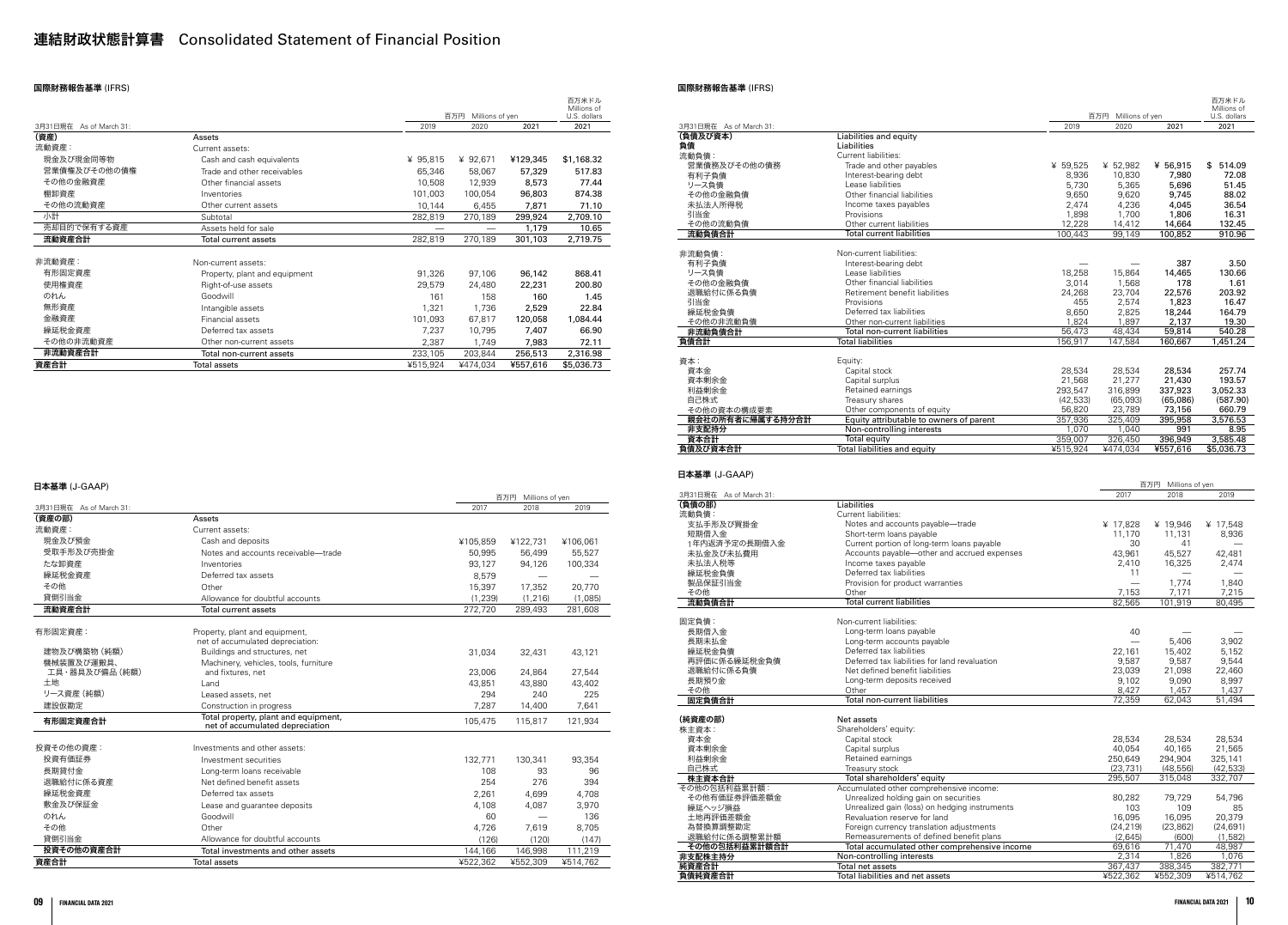### 国際財務報告基準 (IFRS)

|                                     |                                                                                            |            | 百万円<br>Millions of yen |            | 百万米ドル<br>Millions of<br>U.S. dollars |
|-------------------------------------|--------------------------------------------------------------------------------------------|------------|------------------------|------------|--------------------------------------|
| 3月31日に終了した1年間 Years ended March 31: |                                                                                            | 2019       | 2020                   | 2021       | 2021                                 |
| 売上収益                                | Revenue                                                                                    | ¥434.373   | ¥414,227               | ¥372,630   | \$3,365.82                           |
| 売上原価                                | Cost of sales                                                                              | (255, 367) | (245, 967)             | (229, 720) | (2,074.97)                           |
| 売上総利益                               | Gross profit                                                                               | 179,005    | 168,259                | 142,909    | 1,290.84                             |
| 販売費及び一般管理費                          | Selling, general and administrative expenses                                               | (126, 259) | (121.907)              | (102, 198) | (923.11)                             |
| 事業利益                                | Core operating profit                                                                      | 52,745     | 46.352                 | 40,711     | 367.73                               |
| 固定資産処分損益                            | Gain (loss) on disposal or sales of property, plant and<br>equipment and intangible assets | (264)      | 260                    | (93)       | (0.84)                               |
| 減損損失又はその戻入れ                         | Impairment losses, reversal of impairment losses                                           | (295)      | (2,921)                | (3, 553)   | (32.09)                              |
| その他の収益                              | Other income                                                                               | 1,365      | 2,026                  | 1,802      | 16.28                                |
| その他の費用                              | Other expenses                                                                             | (736)      | (2, 384)               | (3,826)    | (34.56)                              |
| 営業利益                                | Operating profit                                                                           | 52.815     | 43,333                 | 35,039     | 316.49                               |
| 受取配当金                               | Dividend income                                                                            | 3.791      | 3.724                  | 2.693      | 24.33                                |
| その他金融収益                             | Other finance income                                                                       | 860        | 1,244                  | 672        | 6.07                                 |
| 金融費用                                | Finance expenses                                                                           | (1,008)    | (1,083)                | (1,303)    | (11.77)                              |
| 持分法による投資損益                          | Share of profit of associates accounted for using the<br>equity method                     | 12         | 6                      |            |                                      |
| 税引前当期利益                             | Profit before income taxes                                                                 | 56,471     | 47,225                 | 37,102     | 335.13                               |
| 法人所得税費用                             | Income taxes                                                                               | (16,085)   | (12,521)               | (10, 393)  | (93.88)                              |
| 当期利益                                | Profit for the period                                                                      | ¥ 40,386   | ¥ 34,703               | ¥ 26,708   | 241.24<br>\$                         |
| 当期利益の帰属:                            | Profit for the period attributable to:                                                     |            |                        |            |                                      |
| 親会社の所有者                             | Owners of parent                                                                           | ¥ 40,337   | ¥ 34,621               | ¥ 26,615   | 240.40<br>\$                         |

| 非支配持分 | Non-controlling interests |  | 93 | 0.84 |
|-------|---------------------------|--|----|------|
|       |                           |  |    |      |

### 日本基準 (J-GAAP)

|                                     |                                                                           |          | 百万円 Millions of yen      |          |
|-------------------------------------|---------------------------------------------------------------------------|----------|--------------------------|----------|
| 3月31日に終了した1年間 Years ended March 31: |                                                                           | 2017     | 2018                     | 2019     |
| 売上高                                 | Net sales                                                                 | ¥408,248 | ¥432,967                 | ¥437,416 |
| 売上原価                                | Cost of sales                                                             | 242,451  | 258,465                  | 255,291  |
| 売上総利益                               | Gross profit                                                              | 165,796  | 174,501                  | 182,124  |
| 販売費及び一般管理費                          | Selling, general and administrative expenses                              | 121,493  | 125,668                  | 126,094  |
| 営業利益                                | Operating income                                                          | 44,302   | 48,833                   | 56,030   |
| その他の収益 (費用):                        | Other income (expenses):                                                  |          |                          |          |
| 受取利息及び受取配当金                         | Interest and dividend income                                              | 3,774    | 4,694                    | 4,652    |
| 持分法による投資損益                          | Equity in gains (losses) of affiliates                                    | 7        | (8)                      | 12       |
| 関税還付金                               | Tariff refund                                                             |          |                          |          |
| 支払利息                                | Interest expenses                                                         | (290)    | (359)                    | (437)    |
| 補助金収入                               | Subsidy income                                                            |          | 189                      | 1,296    |
| 売上割引                                | Sales discounts                                                           | (2,616)  | (2,903)                  | (3, 240) |
| 固定資産処分損益 (純額)                       | Gain (loss) on sales or disposal of property,<br>plant and equipment, net | 3,544    | (221)                    | (283)    |
| 固定資産交換差益                            | Gain on exchange of property, plant and equipment                         |          | $\overline{\phantom{0}}$ | 2,034    |
| 投資有価証券売却益                           | Gain on sales of investment securities                                    | 259      | 25,824                   | 821      |
| 投資有価証券評価損                           | Loss on valuation of investment securities                                | (6)      | (11)                     |          |
| 減損損失                                | Impairment losses                                                         | (630)    | (27)                     | (295)    |
| のれん償却額                              | Amortization of goodwill                                                  | (1,499)  |                          |          |
| 構造改革費用                              | Business structural reform expenses                                       | (3,032)  |                          | (214)    |
| 確定拠出年金制度移行に伴う損失                     | Loss due to transition to a defined<br>contribution pension plan          | (892)    | (148)                    |          |
| 過年度関税等                              | Tariff assessment from previous periods, etc.                             |          | (174)                    |          |
| その他 (純額)                            | Other, net                                                                | (20)     | (1, 213)                 | 109      |
| その他の収益 (費用)計                        | Total other income (expenses)                                             | (1,404)  | 25,638                   | 4,454    |
| 税金等調整前当期純利益                         | Income before income taxes and minority interests                         | 42,898   | 74,471                   | 60,485   |
| 法人税等:                               | Income taxes:                                                             |          |                          |          |
| 法人税、住民税及び事業税                        | Current                                                                   | 8,728    | 21,377                   | 14,561   |
| 法人税等調整額                             | Deferred (benefit)                                                        | (12,706) | (1, 330)                 | 2,105    |
| 法人税等計                               | Total income taxes                                                        | (3,978)  | 20,046                   | 16,667   |
| 当期純利益                               | Net income for the period                                                 | 46,876   | 54,424                   | 43,817   |
| 非支配株主に帰属する当期純利益                     | Net income attributable to non-controlling interests                      | 156      | 46                       | 63       |
| 親会社株主に帰属する当期純利益                     | Net income attributable to owners of parent                               | ¥ 46,719 | ¥ 54,378                 | ¥ 43,753 |
|                                     |                                                                           |          |                          |          |

# 連結損益計算書 Consolidated Statement of Income external tell the manufacture of the manufacture income external tele

## 国際財務報告基準 (IFRS)

|                                        |                                                                                            |           |                        |         | 百万米ドル<br>Millions of |
|----------------------------------------|--------------------------------------------------------------------------------------------|-----------|------------------------|---------|----------------------|
|                                        |                                                                                            | 2019      | 百万円<br>Millions of yen | 2021    | U.S. dollars         |
| 3月31日に終了した1年間<br>Years ended March 31: |                                                                                            |           | 2020                   |         | 2021                 |
| 当期利益                                   | Profit for the period                                                                      | ¥40,386   | ¥34.703                | ¥26,708 | \$241.24             |
| その他の包括利益:                              | Other comprehensive income:                                                                |           |                        |         |                      |
| 純損益に振り替えられることのない項目                     | Items that will not be reclassified to profit or loss                                      |           |                        |         |                      |
| 確定給付制度の再測定                             | Remeasurements of defined benefit plans                                                    | (444)     | 7                      | 5,687   | 51.37                |
| その他の包括利益を通じて公正価値で<br>測定する金融資産          | Financial assets measured at fair value through<br>other comprehensive income              | (24, 588) | (23, 431)              | 37,927  | 342.58               |
| 持分法によるその他の包括利益                         | Share of other comprehensive income of associates<br>accounted for using the equity method | (14)      |                        |         |                      |
| 純損益に振り替えられることのない<br>項目合計               | Total items that will not be reclassified to profit<br>or loss                             | (25,048)  | (23, 421)              | 43,614  | 393.95               |
| 純損益に振り替えられる可能性のある項目                    | Items that may be subsequently reclassified to profit<br>or loss                           |           |                        |         |                      |
| 在外営業活動体の換算差額                           | Exchange differences on translation of foreign<br>operations                               | (916)     | (9,629)                | 12,037  | 108.73               |
| キャッシュ・フロー・ヘッジ                          | Gain or loss on cash flow hedges                                                           | (12)      | (35)                   | (191)   | (1.73)               |
| 純損益に振り替えられる可能性のある<br>項目合計              | Total items that may be subsequently reclassified<br>to profit or loss                     | (928)     | (9,664)                | 11,846  | 107.00               |
| その他の包括利益合計                             | Total other comprehensive income                                                           | (25, 976) | (33,086)               | 55,460  | 500.95               |
| 当期包括利益                                 | Comprehensive income for the period                                                        | 14,409    | 1,616                  | 82,169  | 742.20               |
| 当期包括利益の帰属:                             | Comprehensive income for the period attributable to:                                       |           |                        |         |                      |
| 親会社の所有者                                | Owners of parent                                                                           | ¥14,383   | ¥ $1,597$              | ¥81,993 | \$740.61             |
| 非支配持分                                  | Non-controlling interests                                                                  | 25        | 19                     | 175     | 1.58                 |

### 日本基準 (J-GAAP)

|                                         |                                                                                                   |         | 百万円<br>Millions of yen |           |
|-----------------------------------------|---------------------------------------------------------------------------------------------------|---------|------------------------|-----------|
| 3月31日に終了した 1年間<br>Years ended March 31: |                                                                                                   | 2017    | 2018                   | 2019      |
| 当期純利益                                   | Net income for the period                                                                         | ¥46,876 | ¥54.424                | ¥43.817   |
| その他の包括利益:                               | Other comprehensive income:                                                                       |         |                        |           |
| その他有価証券評価差額金                            | Unrealized holding gain (loss) on securities                                                      | 25.234  | (568)                  | (24, 917) |
| 繰延ヘッジ損益                                 | Unrealized gain (loss) from hedging instruments                                                   | 200     | 5                      | (24)      |
| 土地再評価差額金                                | Revaluation reserve for land                                                                      |         |                        | 1,315     |
| 為替換算調整勘定                                | Foreign currency translation adjustments                                                          | (4,853) | 458                    | (863)     |
| 退職給付に係る調整額                              | Remeasurements of defined benefit plans                                                           | 8.675   | 2.045                  | (982)     |
| 持分法適用会社に対する持分相当額                        | Share of other comprehensive income (loss) of affiliates accounted<br>for using the equity method | 9       | 15                     | (14)      |
| その他の包括利益計                               | Total other comprehensive income                                                                  | 29.267  | 1.956                  | (25, 487) |
| 包括利益                                    | Comprehensive income                                                                              | 76,143  | 56,380                 | 18,330    |
| (内訳)                                    | (Composition)                                                                                     |         |                        |           |
| 親会社株主に係る包括利益                            | Comprehensive income attributable to<br>owners of parent                                          | ¥76.133 | ¥56.232                | ¥18,300   |
| 非支配株主に係る包括利益                            | Comprehensive income attributable to<br>non-controlling interests                                 | 10      | 147                    | 29        |